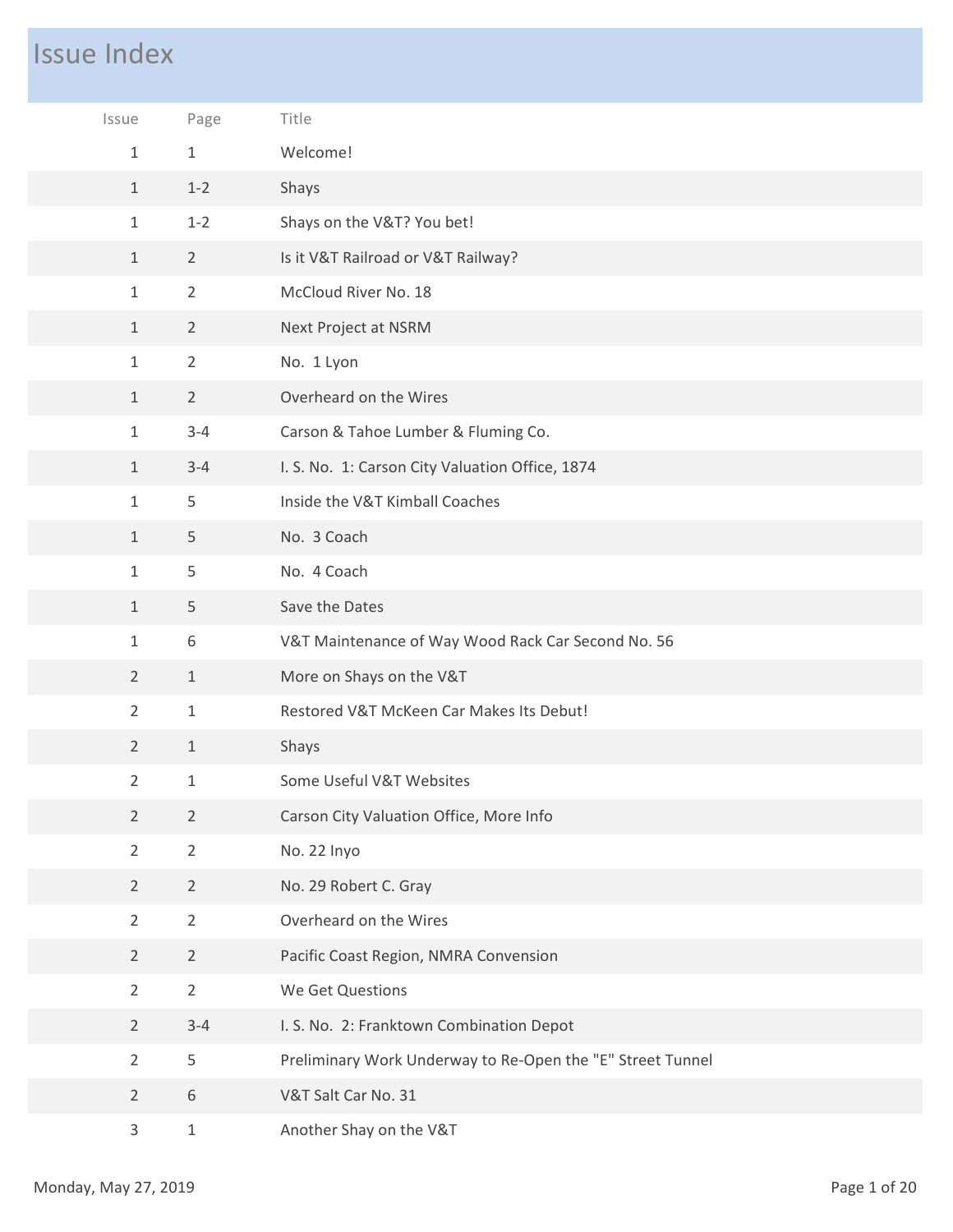| Issue          | Page           | Title                                                |
|----------------|----------------|------------------------------------------------------|
| $\mathsf{3}$   | $\mathbf{1}$   | More V&T Websites You Can Use                        |
| 3              | $\overline{2}$ | Another New Inyo Image                               |
| 3              | $\overline{2}$ | No. 22 Inyo                                          |
| 3              | $\overline{2}$ | No. 29 Robert C. Gray                                |
| $\mathsf{3}$   | $\overline{2}$ | V&T Telegraph                                        |
| 3              | $3 - 4$        | I.S. No. 3: Wreck on the Union Trestle, 1891         |
| 3              | 5              | <b>More Questions</b>                                |
| 3              | 5              | No. 4 Virginia                                       |
| $\mathsf{3}$   | 6              | No. 9 Caboose-Coach                                  |
| 3              | 6              | V&T Caboose-Coach No. 9                              |
| $\overline{4}$ | $\mathbf{1}$   | 2010 Season Concludes                                |
| 4              | $\mathbf{1}$   | Snowfighting on the V&T                              |
| $\overline{4}$ | $1 - 2$        | Merrimac Mill                                        |
| 4              | $1 - 2$        | V&T Wooden Side-Dump Ore Cars: Where They Ran        |
| $\overline{4}$ | $\overline{2}$ | "E" Street Tunnel construction documents completed   |
| 4              | $\overline{2}$ | First V&T History Conference - A Resounding Success! |
| $\overline{4}$ | $\overline{2}$ | <b>Story County Sales Tax Vote</b>                   |
| $\overline{4}$ | 3              | V&T Historical Society 1st Annual History Conference |
| 4              | 4              | Winter Passenger Train Cars                          |
| $\overline{4}$ | $5-6$          | I. S. No. 4: Virginia City Freight Depot, 1876       |
| $\overline{4}$ | $\overline{7}$ | No. 10 Caboose-Coach                                 |
| 4              | $\overline{7}$ | V&T Caboose-Coaches Nos. 9 & 10                      |
| 4              | 8              | Conductor's Check                                    |
| $\overline{4}$ | 8              | No. 19 Truckee                                       |
| $\overline{4}$ | 8              | No. 23 Mail & Baggage                                |
| 5              | $1\,$          | 70 Years Ago on the V&T                              |
| 5              | $\mathbf{1}$   | V&T's new "E" Street Tunnel                          |
| 5              | $\overline{2}$ | Edwards motor car delivered to V&TRR                 |
| 5              | $\overline{2}$ | Information for Reconstruction of Scales Water Tank  |
| 5              | $\overline{2}$ | <b>Our Members Write</b>                             |
| 5              | $\overline{2}$ | Overheard on the Wires                               |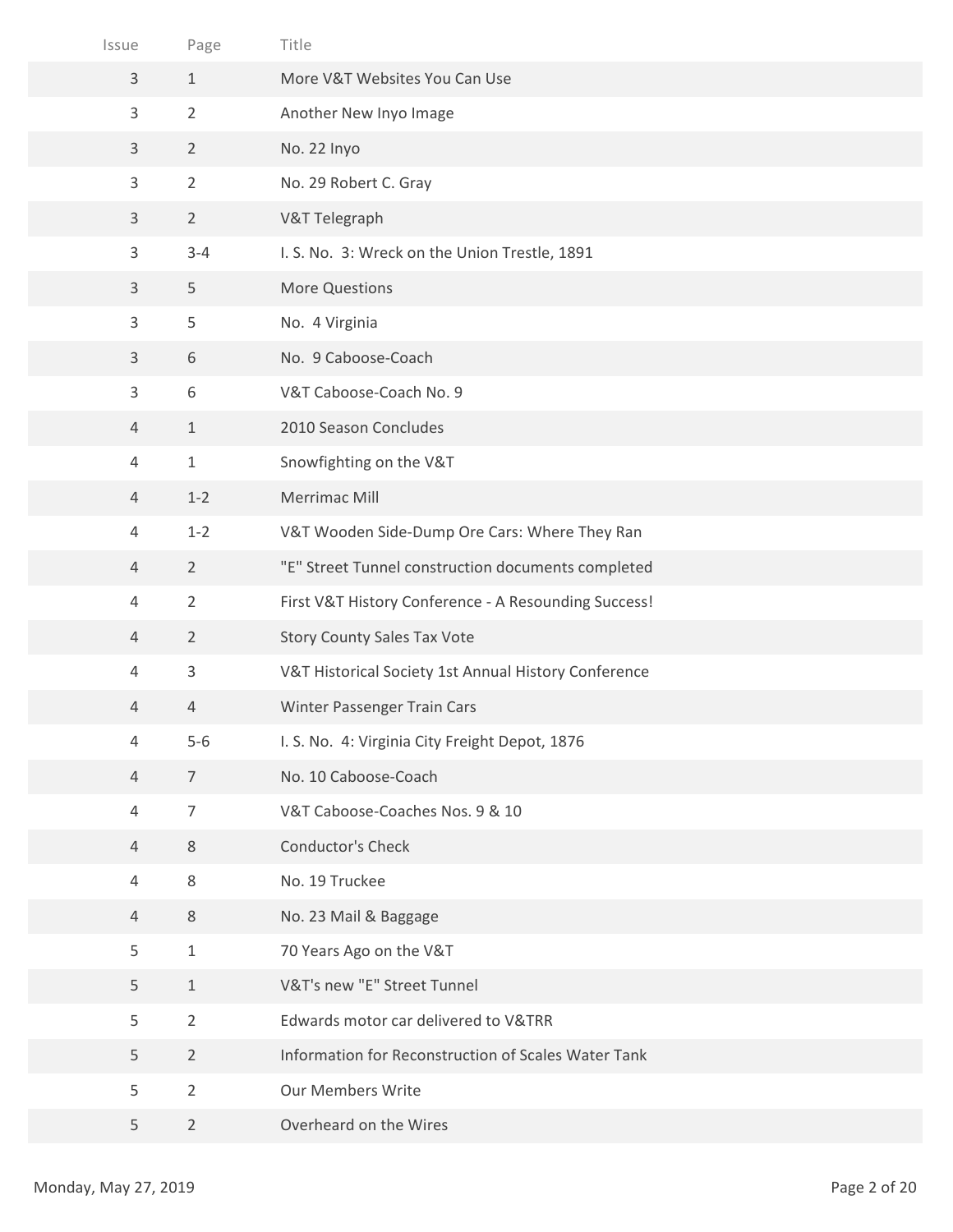| Issue |                | Page           | Title                                                                 |
|-------|----------------|----------------|-----------------------------------------------------------------------|
|       | 5              | $\overline{2}$ | <b>V&amp;T Rail Laying Cars</b>                                       |
|       | 5              | $3 - 4$        | I. S. No. 5: V&T Turntables - Part 1                                  |
|       | 5              | 5              | Decorated V&T Locomotives                                             |
|       | 5              | 6              | Ground throw switches in Virginia City Yard                           |
|       | 5              | 6              | V&T Depot use in Virginia City                                        |
|       | 5              | $6\,$          | We Get Questions                                                      |
|       | 5              | $\overline{7}$ | V&T Caboose-Coach/Construction Sleeping Car No. 9                     |
|       | 5              | 8              | Richard C. Datin, Jr., 1929-2011                                      |
|       | 5              | $\,8\,$        | V&T Self-Promotion: Too Little Too Late                               |
|       | 6              | $\mathbf{1}$   | 60 Years Ago V&T 2-8-0 Second No. 5                                   |
|       | 6              | $1\,$          | <b>V&amp;TRRHS Website</b>                                            |
|       | 6              | $\overline{2}$ | "E" Street Tunnel Bidder's Prequalification                           |
|       | 6              | $\overline{2}$ | <b>Edwards Motorcar Restoration Underway</b>                          |
|       | 6              | $\overline{2}$ | For V&T Modelers                                                      |
|       | 6              | $\overline{2}$ | McCloud No. 25 bid by Nevada Commission for Reconstruction of the V&T |
|       | 6              | $\overline{2}$ | NSRM 2011 Symposium Dates                                             |
|       | 6              | $\overline{2}$ | Overheard on the Wires                                                |
|       | 6              | $\overline{2}$ | Save the Dates                                                        |
|       | 6              | $3 - 4$        | I. S. No. 6: V&T Turntables - Part II                                 |
|       | 6              | 5              | Researching Closer: Debunking Some Myths                              |
|       | 6              | $\,$ 6 $\,$    | V&T Caboose-Coach/Freight Caboose No. 9                               |
|       | 6              | $\overline{7}$ | V&T Caboose-Coach/Freight Caboose No. 9                               |
|       | 6              | $\,8\,$        | Publication No. 1: V&T Gasoline Motor Cars                            |
|       | 6              | $\,8\,$        | V&T Lyon Replica Over 80% Done!                                       |
|       | $\overline{7}$ | $\mathbf 1$    | 61 Years Ago V&T No. 27 & Train No. 1                                 |
|       | $\overline{7}$ | $\mathbf{1}$   | New Exhibits at the Nevada State Railroad Museum!                     |
|       | $\overline{7}$ | $\mathbf{1}$   | Rebuilding Tunnel No. 6                                               |
|       | $\overline{7}$ | $\overline{2}$ | An Appreciative Tip of the Hat                                        |
|       | $\overline{7}$ | $\overline{2}$ | Overheard on the Wires                                                |
|       | $\overline{7}$ | $\overline{2}$ | Seminar, Symposium or Conference? Which is it?                        |
|       | $\overline{7}$ | $3 - 4$        | I. S. No. 7: V&T Scales Water Tank, 1910                              |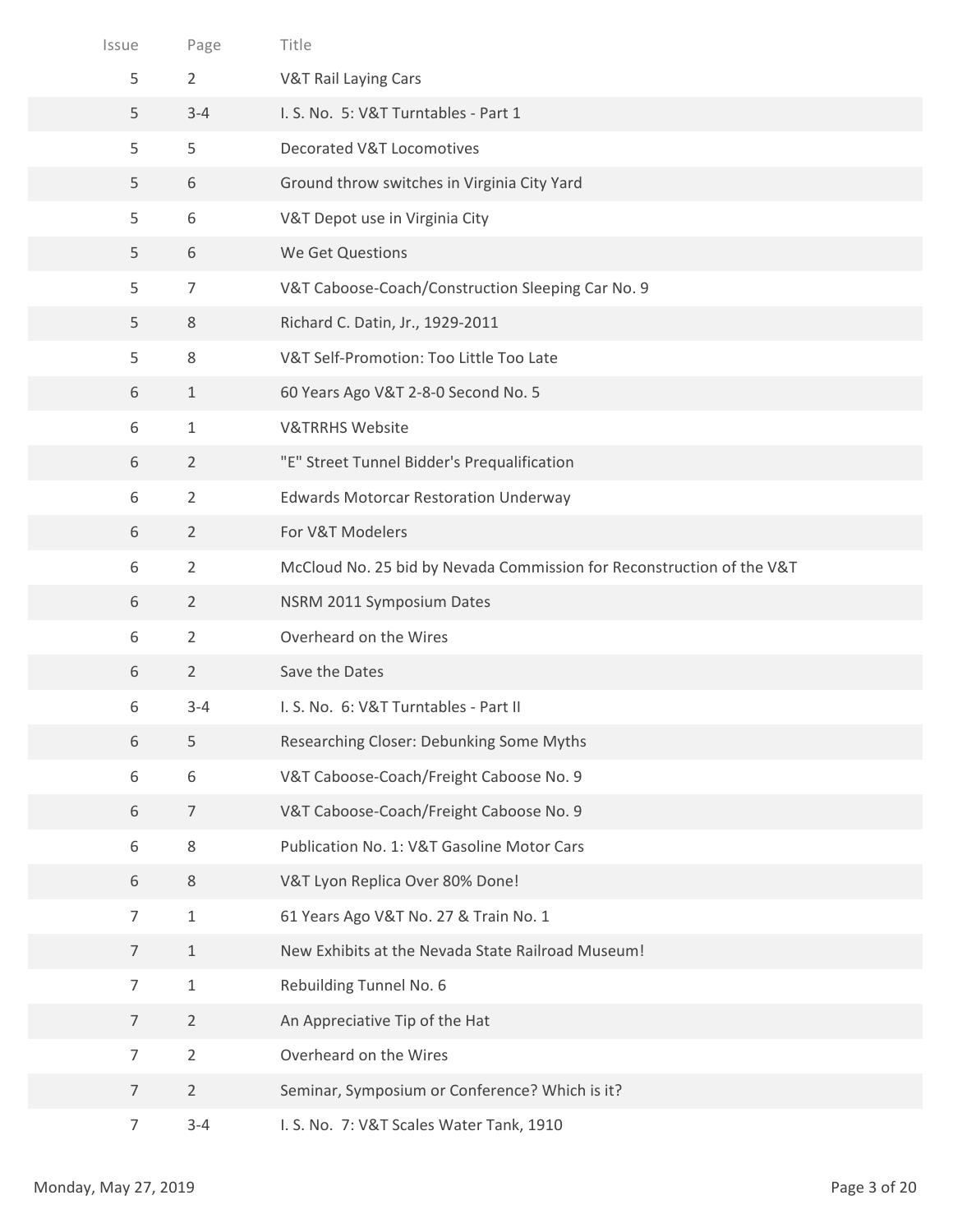| Issue |                | Page           | Title                                                   |
|-------|----------------|----------------|---------------------------------------------------------|
|       | $\overline{7}$ | $\overline{4}$ | V&T Scales Water Tank, 1910                             |
|       | $\overline{7}$ | 5              | Modeling the V&T's Carson City Oil House                |
|       | $\overline{7}$ | 6              | Carson Box Factory                                      |
|       | $\overline{7}$ | $\overline{7}$ | Combination Car No. 20, Interior                        |
|       | $\overline{7}$ | $\overline{7}$ | Moving Buildings by Rail on the V&T                     |
|       | $\overline{7}$ | $\overline{7}$ | V&T Locomotive No. 27, Cab Source                       |
|       | $\overline{7}$ | $\overline{7}$ | We Get Questions                                        |
|       | $\overline{7}$ | $\,8\,$        | And Most of Them Wore Hats                              |
|       | 8              | $\mathbf{1}$   | "E" Street Tunnel                                       |
|       | 8              | $1\,$          | Publication No. 2: Gold Hill Depot                      |
|       | 8              | $\mathbf{1}$   | V&T No. 26's Final Year, Out in a Blaze of Glory        |
|       | 8              | 10             | Locomotive No. 27, cab replacement                      |
|       | 8              | 10             | Newsletter No. 7 We Got Mail: Q's & A's                 |
|       | 8              | 10             | Photo of Mail & Baggage No. 2                           |
|       | 8              | 10             | V&T Payroll                                             |
|       | 8              | 11             | V&T Gold Hill Out House                                 |
|       | 8              | 12             | Modeling the V&T's Carson City Oil Tank                 |
|       | 8              | $\overline{2}$ | New Published Works in Progress                         |
|       | 8              | $\overline{2}$ | Publication No. 3: V&T Wooden Box Cars                  |
|       | 8              | $\overline{2}$ | Save the Dates                                          |
|       | 8              | $\overline{2}$ | Second V&T History Conference                           |
|       | 8              | 3              | Second Annual V&T Historical Society History Conference |
|       | 8              | 4              | Winter on the V&T, and Snow Everywhere                  |
|       | 8              | $5-8$          | I. S. No. 8: Ophir Mine, Virginia City                  |
|       | 8              | 9              | V&T at the Movies: McLintock!                           |
|       | 9              | $1\,$          | Lucius Beebe Sets the Style: Welcome Aboard!            |
|       | 9              | $\overline{2}$ | A Reminder                                              |
|       | 9              | $\overline{2}$ | End of the Line - J. A. Zalac                           |
|       | $\mathsf 9$    | $\overline{2}$ | McKeen Car Makes the Cut                                |
|       | 9              | $\overline{2}$ | Our Members Write                                       |
|       | 9              | $\overline{2}$ | Worth Reading                                           |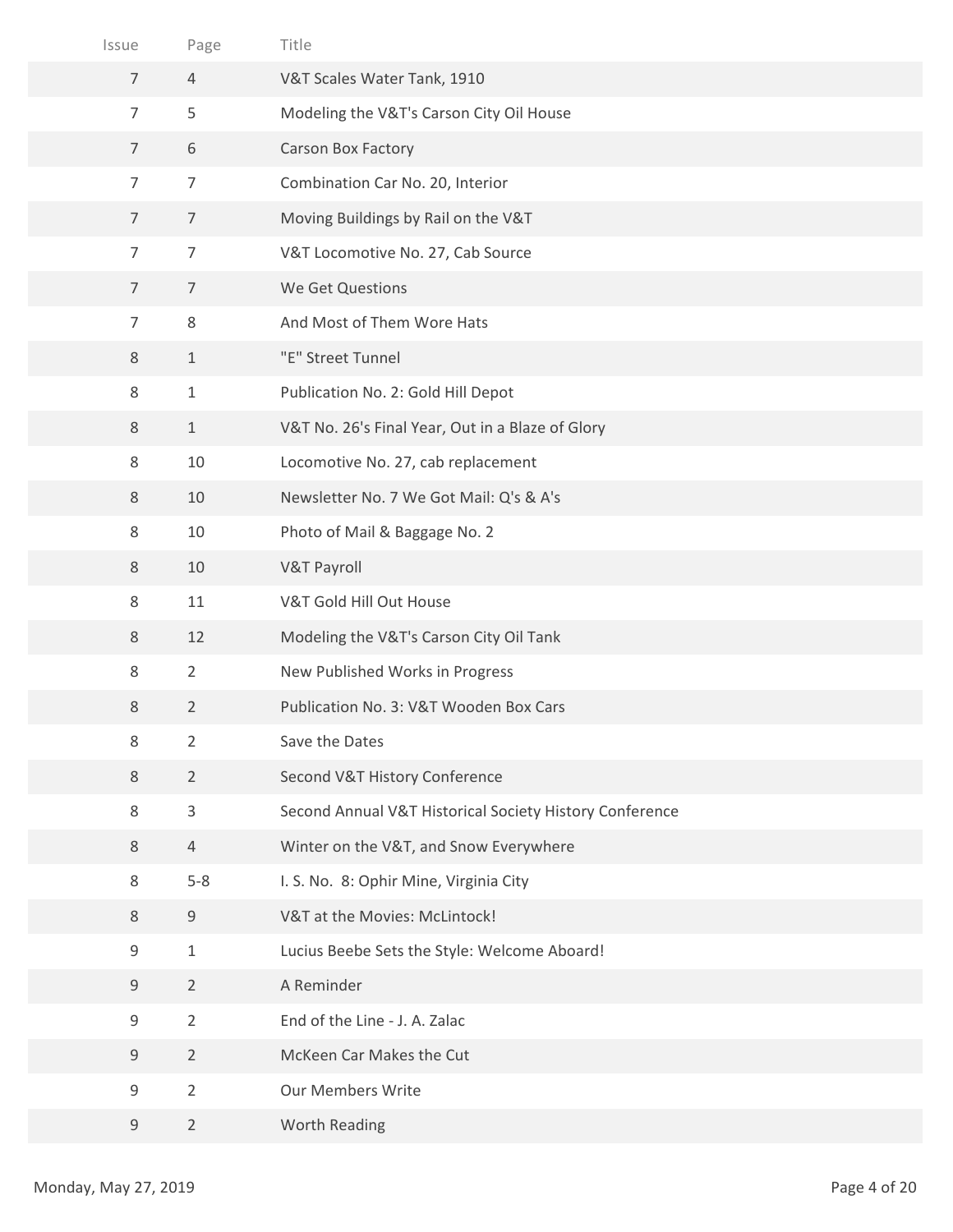| Issue          | Page           | Title                                                          |
|----------------|----------------|----------------------------------------------------------------|
| 9              | $3 - 4$        | I. S. No. 9: V&T Lakeview Bunk House, 1912                     |
| $\overline{9}$ | $\overline{4}$ | V&T Lakeview Bunk House, 1912                                  |
| 9              | 5              | Yerington Smelter: A Total Bust                                |
| 9              | 6              | V&T at the Movies: Young Tom Edison                            |
| $\mathsf 9$    | $\overline{7}$ | Head light styles or manufacturer                              |
| $\overline{9}$ | $\overline{7}$ | V&T Locomotive No. 14 Esmeralda photographs?                   |
| 9              | $\overline{7}$ | V&T Virginia City Depot                                        |
| $9\,$          | $\overline{7}$ | We Get Mail: Questions and Answers                             |
| $\mathsf 9$    | 8              | The Gold Coast on the V&T                                      |
| $9\,$          | $\,8\,$        | V&T Mound House Passenger Depot                                |
| 10             | $\mathbf{1}$   | Fire in the Canyon                                             |
| 10             | $\mathbf{1}$   | Nevada State Railroad Museum News                              |
| 10             | $\overline{2}$ | End of the Line - F. L. Slater, Jr.                            |
| 10             | $\overline{2}$ | Glenn Erickson's V&T O-Gauge Models                            |
| 10             | $\overline{2}$ | Hot off the Presses                                            |
| 10             | $\overline{2}$ | Overheard on the Wires                                         |
| 10             | $\overline{2}$ | Publication No. 3: V&T Wooden Box Cars                         |
| 10             | $3 - 4$        | I. S. No. 10: V&T Couplers, Keeping the Cars Together          |
| 10             | $5-6$          | Pacific Wood, Lumber & Flume Company, Huffakers, Mile Post 6.6 |
| 10             | $7 - 8$        | Miners' Union Hall, Gold Hill, Nevada                          |
| 10             | $\,8\,$        | Miners' Union Hall, Main Street, Gold Hill, Nevada             |
| 11             | $\mathbf{1}$   | 2012 Memorial Day Weekend Snow                                 |
| 11             | $\mathbf{1}$   | Station Safe Returns to Gold Hill Depot                        |
| 11             | $\mathbf{1}$   | V&T No. 20 in Southern California                              |
| 11             | $\overline{2}$ | End of the Line - R. Engels                                    |
| 11             | $\overline{2}$ | Publication No. 4: V&T Depots in Virginia City                 |
| 11             | $\overline{2}$ | Third Annual V&T History Conference                            |
| 11             | $\overline{2}$ | <b>Update on Couplers</b>                                      |
| 11             | $\overline{2}$ | V&T Gains Use of Mail & Baggage Car No. 13                     |
| 11             | $\overline{2}$ | V&TRRHS In Print - V&T Depots in Virginia City                 |
| 11             | $\mathsf{3}$   | I. S. No. 11: V&T Section Cars                                 |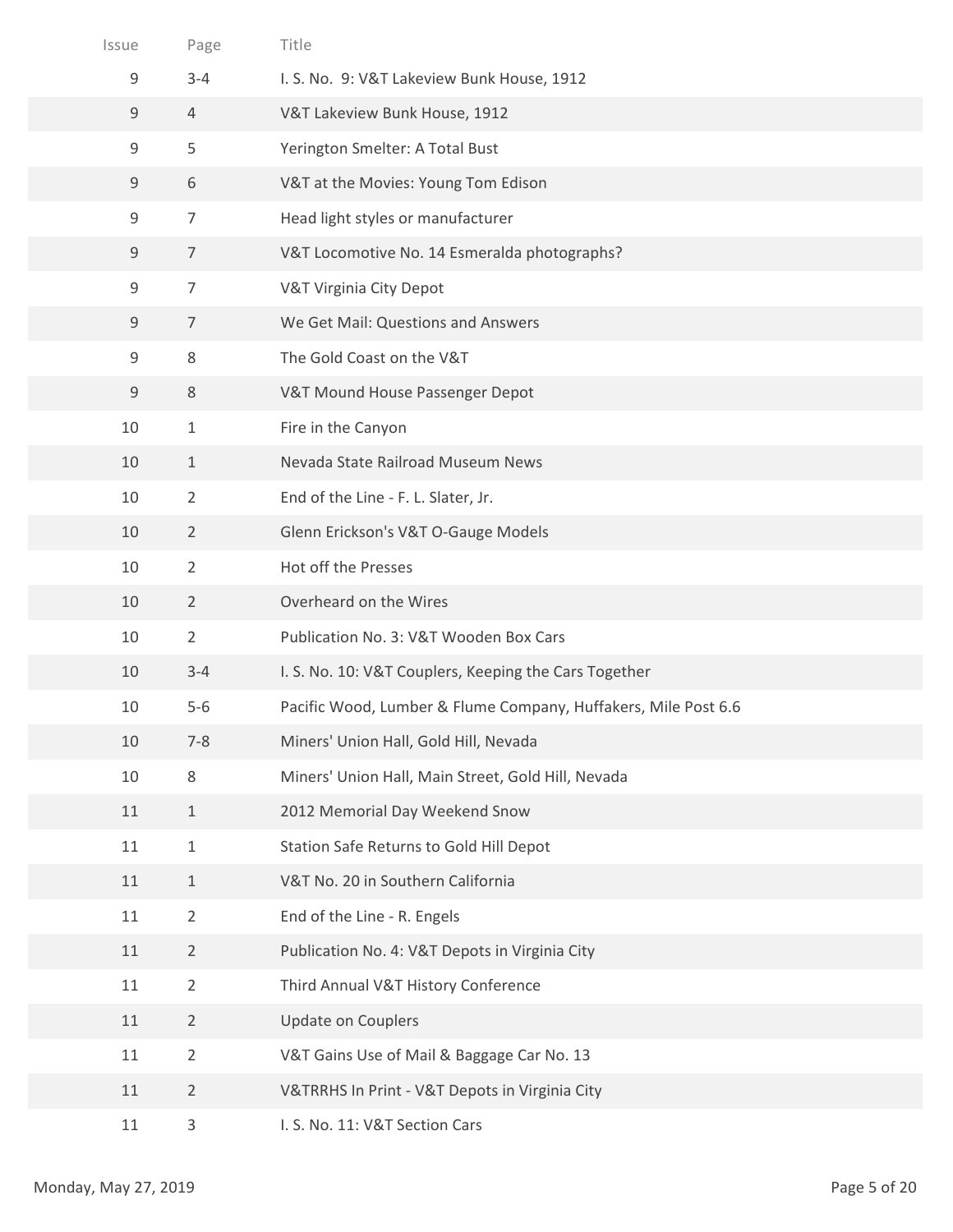| Issue | Page           | Title                                                          |
|-------|----------------|----------------------------------------------------------------|
| 11    | 4              | Lakeview Section Hand Car House                                |
| 11    | 5              | V&T Poling Pockets: How, Why, When and Where                   |
| 11    | $6 - 7$        | Early Officials of the V&T: Who Are These Men?                 |
| 11    | 8              | <b>V&amp;T Modeling Challenges</b>                             |
| 12    | $\mathbf{1}$   | Marginal Progress on V&T Extension                             |
| 12    | 10             | V&T at the Movies: The Wild Wild West                          |
| 12    | 11             | <b>Crown Point Trestle</b>                                     |
| 12    | 11             | V&T Trestles Today: Washoe Canyon After the Fire               |
| 12    | 12             | V&T Photo Gallery Submitted by our Readers                     |
| 12    | $\overline{2}$ | Included with This Newsletter                                  |
| 12    | $\overline{2}$ | New Society Exhibit Panels in V&T 13                           |
| 12    | $\overline{2}$ | Society Moves to Carson City                                   |
| 12    | $\overline{2}$ | V&T McKeen Motor Car No. 22                                    |
| 12    | 3              | Kent Kristiansson Captures the Third Annual History Conference |
| 12    | $4 - 6$        | V&T West Carson Enginehouse and Car Shed                       |
| 12    | 6              | West Carson Enginehouse and Car Shed                           |
| 12    | $7 - 9$        | I. S. No. 12: The Mail Moves by Rail                           |
| 13    | $\mathbf{1}$   | BLM Recommends Razing Comstock Merger Mill on American Flat!   |
| 13    | $\mathbf{1}$   | New Highway Art in Carson City                                 |
| 13    | $\overline{2}$ | 38th Season for Queen of the Short Lines                       |
| 13    | $\overline{2}$ | New in Print                                                   |
| 13    | $\overline{2}$ | Old West Film Locale in Virginia City?                         |
| 13    | $3 - 5$        | I. S. No. 13: Franktown Water Tank, 1901                       |
| 13    | 5              | Franktown Water Tank                                           |
| 13    | $6 - 7$        | V&T Long Siding, Mile Post 1.0                                 |
| 13    | 8              | <b>Facilities at Bowers?</b>                                   |
| 13    | 8              | Tender Hooks?                                                  |
| 13    | $\,8\,$        | <b>V&amp;T Fares</b>                                           |
| 13    | 8              | We Get Mail: Questions and Answers                             |
| 14    | $1\,$          | Carson City, in a simpler time                                 |
| 14    | $\mathbf 1$    | Death to United Comstock Merger Mill on America Flat           |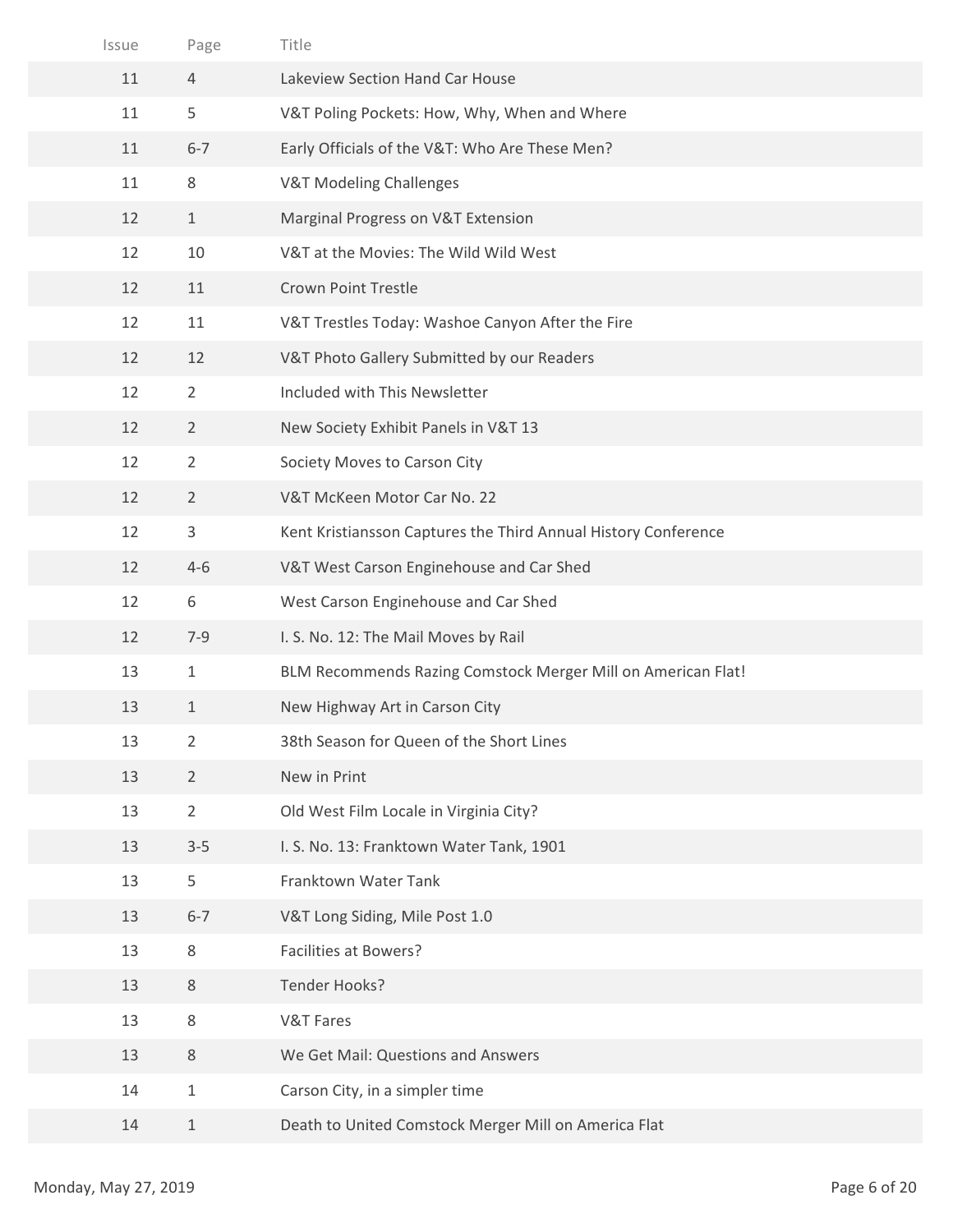| Issue | Page           | Title                                                      |
|-------|----------------|------------------------------------------------------------|
| 14    | $\overline{2}$ | Annual V&TRRHS History Conference                          |
| 14    | $\overline{2}$ | End of the Line - A. S. Harvey                             |
| 14    | $\overline{2}$ | End of the Line - J. C. Dunn                               |
| 14    | $\overline{2}$ | End of the Line - J. G. Poulton                            |
| 14    | $\overline{2}$ | New on the V&TRR                                           |
| 14    | $\overline{2}$ | Publication No. 5: Carson & Colorado Equipment Roster      |
| 14    | $3 - 4$        | I. S. No. 14: V&T Passenger Cars Nos. 1 and 2, circa 1935  |
| 14    | $\overline{4}$ | Express No. 1 and Mail & Baggage No. 2                     |
| 14    | 5              | Lightning Express Rolls Again                              |
| 14    | 5              | <b>Question and Answers: Stack Talk</b>                    |
| 14    | 6              | V&T Annual Reports - Part 1                                |
| 14    | $\overline{7}$ | <b>Enclosed Water Tank Floors</b>                          |
| 14    | $\overline{7}$ | Photos of V&T unloading the U.S. Mail                      |
| 14    | $\overline{7}$ | <b>V&amp;T Scenes in Movies</b>                            |
| 14    | $\overline{7}$ | We get Mail: Our Readers Write                             |
| 14    | $\,8\,$        | Genoa Stretches Her Legs                                   |
| 14    | $\,8\,$        | Hungery?                                                   |
| 15    | $\mathbf{1}$   | V&TRR Acquires Original 1870 Virginia City Passenger Depot |
| 15    | $\overline{2}$ | An Appreciative Tip of the Hat                             |
| 15    | $\overline{2}$ | End of the Line - J. R. Ayres                              |
| 15    | $\overline{2}$ | End of the Line - P. A. Larquier                           |
| 15    | $\overline{2}$ | Forth Annual V&TRRHS History Conference                    |
| 15    | $\overline{2}$ | In the News                                                |
| 15    | $\overline{2}$ | Mark Twain Bookstore Closes                                |
| 15    | $\overline{2}$ | New Arcadia Publishing Book                                |
| 15    | $\overline{2}$ | Publication No. 4: V&T Depots in Virginia City             |
| 15    | $\overline{2}$ | V&T Gold Hill Depot Lease                                  |
| 15    | $3 - 4$        | I. S. No. 15: V&T Virginia City Water Tanks, 1917          |
| 15    | $\sqrt{4}$     | Virginia City Water Tanks                                  |
| 15    | 5              | V&T Third Series Flat Cars Nos. 1-8                        |
| 15    | $\,$ 6 $\,$    | V&T Annual Reports - Part 2                                |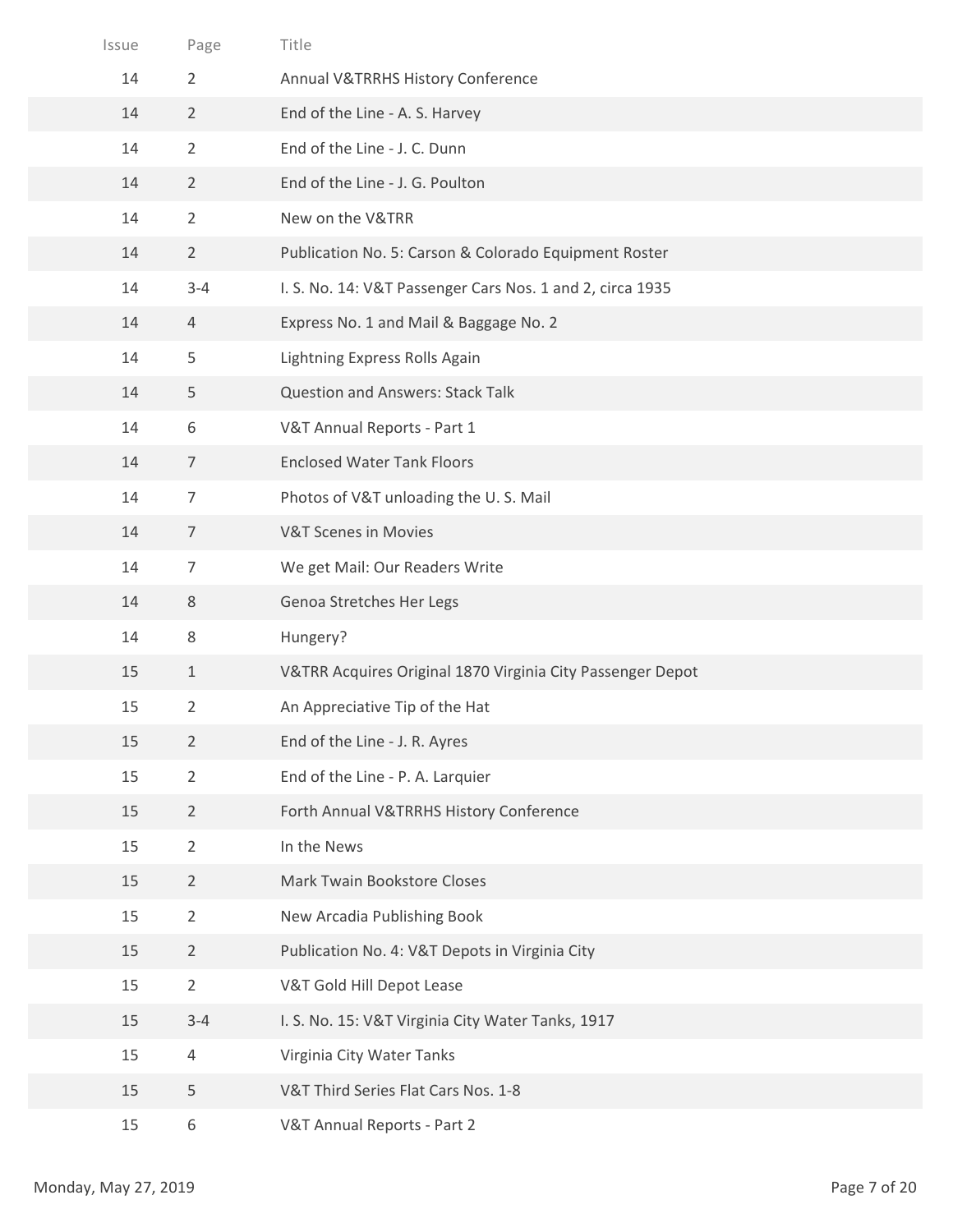| Issue | Page           | Title                                                 |
|-------|----------------|-------------------------------------------------------|
| 15    | $\overline{7}$ | Electric lights, V&T Locomotives & Cars               |
| 15    | $\overline{7}$ | Framed Notices in Passenger Cars                      |
| 15    | $\overline{7}$ | Roster on May 31, 1950                                |
| 15    | $\overline{7}$ | We Get Mail: Our Readers Write                        |
| 15    | 8              | Photo Gallery: Locomotive No. 27 - 100 Years Old      |
| 16    | $\mathbf 1$    | 107 Year Old V&T Industry to be Redeveloped in Minden |
| 16    | 11             | V&T MW Water Car No. 2                                |
| 16    | 12             | What's in a Name: Even the V&T Got Confused!          |
| 16    | $\overline{2}$ | 2013 History Conference                               |
| 16    | $\overline{2}$ | <b>Conference Publications</b>                        |
| 16    | $\overline{2}$ | Mixed Bag                                             |
| 16    | $\overline{2}$ | <b>V&amp;TRRHS Fourth Anniversary</b>                 |
| 16    | $\mathsf{3}$   | Fourth Annual History Conference                      |
| 16    | $\overline{4}$ | Pages from the Past: Eureka Mill Railroad             |
| 16    | $5 - 8$        | I. S. No. 16: Combination Shaft, Virginia City        |
| 16    | $9 - 11$       | V&T Maintenance of Way Water Car No. 2                |
| 17    | $\mathbf{1}$   | By-Gone 1949 Photo Opportunity No. 26                 |
| 17    | $\mathbf 1$    | Storey County Budget Includes V&T Projects            |
| 17    | $\overline{2}$ | Call for Presenters                                   |
| 17    | $\overline{2}$ | In Other News                                         |
| 17    | $\overline{2}$ | <b>Member Presentations</b>                           |
| 17    | $\overline{2}$ | New in Print                                          |
| 17    | $\overline{2}$ | <b>V&amp;TRR Historical Society Website</b>           |
| 17    | $3 - 5$        | I. S. No. 17: V&T Reno Water Tank, 1916               |
| 17    | 5              | <b>V&amp;T Reno Water Tank</b>                        |
| 17    | 6              | A Conversation with Mrs. Samuel C. Bigelow            |
| 17    | $\overline{7}$ | Nevada State Seal                                     |
| 17    | $\overline{7}$ | V&T Road Crossing Signs                               |
| 17    | $\overline{7}$ | V&T Station at Silver Switch                          |
| 17    | $\overline{7}$ | We Get Mail                                           |
| 17    | 8              | Houses of Mound House                                 |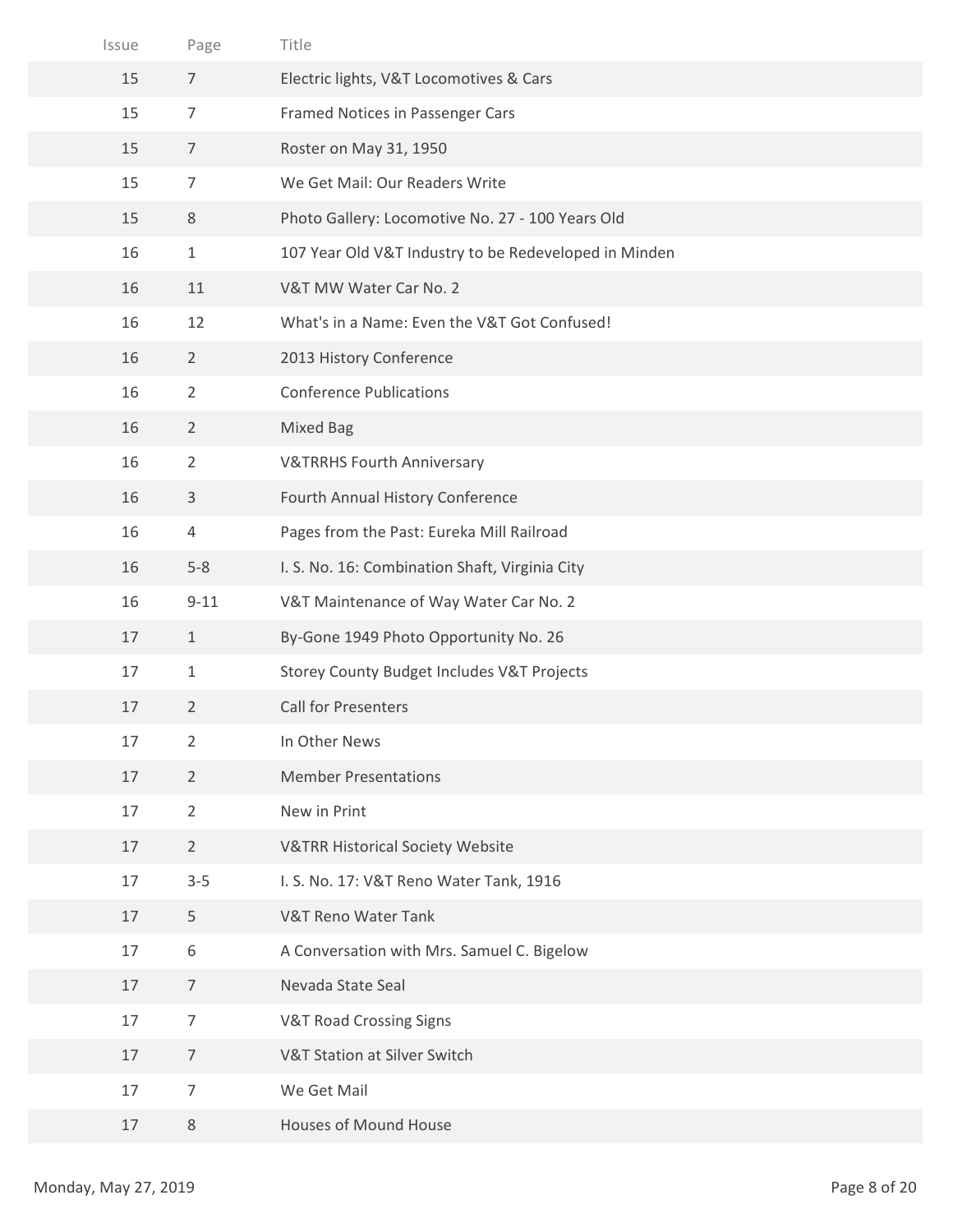| Issue | Page           | Title                                                                       |
|-------|----------------|-----------------------------------------------------------------------------|
| 18    | $\mathbf 1$    | C&TL&F Glenbrook nears Completion in Carson City                            |
| 18    | $\mathbf{1}$   | Overman Track Rebuilt                                                       |
| 18    | $\overline{2}$ | 2014 History Conference                                                     |
| 18    | $\overline{2}$ | End of the Line - Ronald G. Steiner                                         |
| 18    | $\overline{2}$ | Right-of-Way Maps Available Online                                          |
| 18    | $\overline{2}$ | V&T Models in the Works                                                     |
| 18    | $\overline{2}$ | V&T Telegraph Expands to 12-Pages                                           |
| 18    | $3 - 4$        | I. S. No. 18: V&T Carson City Water Tank, 1916                              |
| 18    | $\overline{4}$ | Carson City Water Tank                                                      |
| 18    | 5              | V&T's Portable Steam Engines                                                |
| 18    | 6              | Pages from the Past: Silver City Trestlework                                |
| 18    | $\overline{7}$ | V&T at the Movies: Last Train from Gun Hill                                 |
| 18    | 8              | Current Day Post Card Hunting, The Ophir Ore Dump                           |
| 19    | $\mathbf{1}$   | NSRM's Nevada 150th Railfair, July 4-6                                      |
| 19    | $\overline{2}$ | 2014 History Conference                                                     |
| 19    | $\overline{2}$ | Nevada State Railroad Museum                                                |
| 19    | $\overline{2}$ | New Society publication                                                     |
| 19    | $\overline{2}$ | V&T Railroad's 39th season                                                  |
| 19    | $\overline{2}$ | V&T Right-of-Way maps                                                       |
| 19    | $\overline{2}$ | Yellow Jacket Mine restoration by Comstock Foundation for History & Culture |
| 19    | $3 - 4$        | I. S. No. 19; Washoe Canyon Trestle No. 17-7,1917                           |
| 19    | 4              | Washoe Canyon Trestle No. 17-7,1917                                         |
| 19    | 5              | V&T Conductor Judson J. "Jerry" Bray, 1889                                  |
| 19    | $\,$ 6 $\,$    | Late for School on the Morning Mound House-Carson City Train                |
| 19    | 7              | Pages from the Past: The Carson City Turntable                              |
| 19    | $\,8\,$        | <b>V&amp;T Modeling Challenges</b>                                          |
| 20    | $1\,$          | 1876 Lightning Express Poster: Three Different Versoins!                    |
| 20    | 11             | Charles Butters Mill Tramway                                                |
| 20    | 11             | Clerestory Windows in the Julia Bulette                                     |
| 20    | 11             | Existing Equipment- Longest Service on V&T                                  |
| 20    | $11\,$         | <b>Trestle Construction Equipment</b>                                       |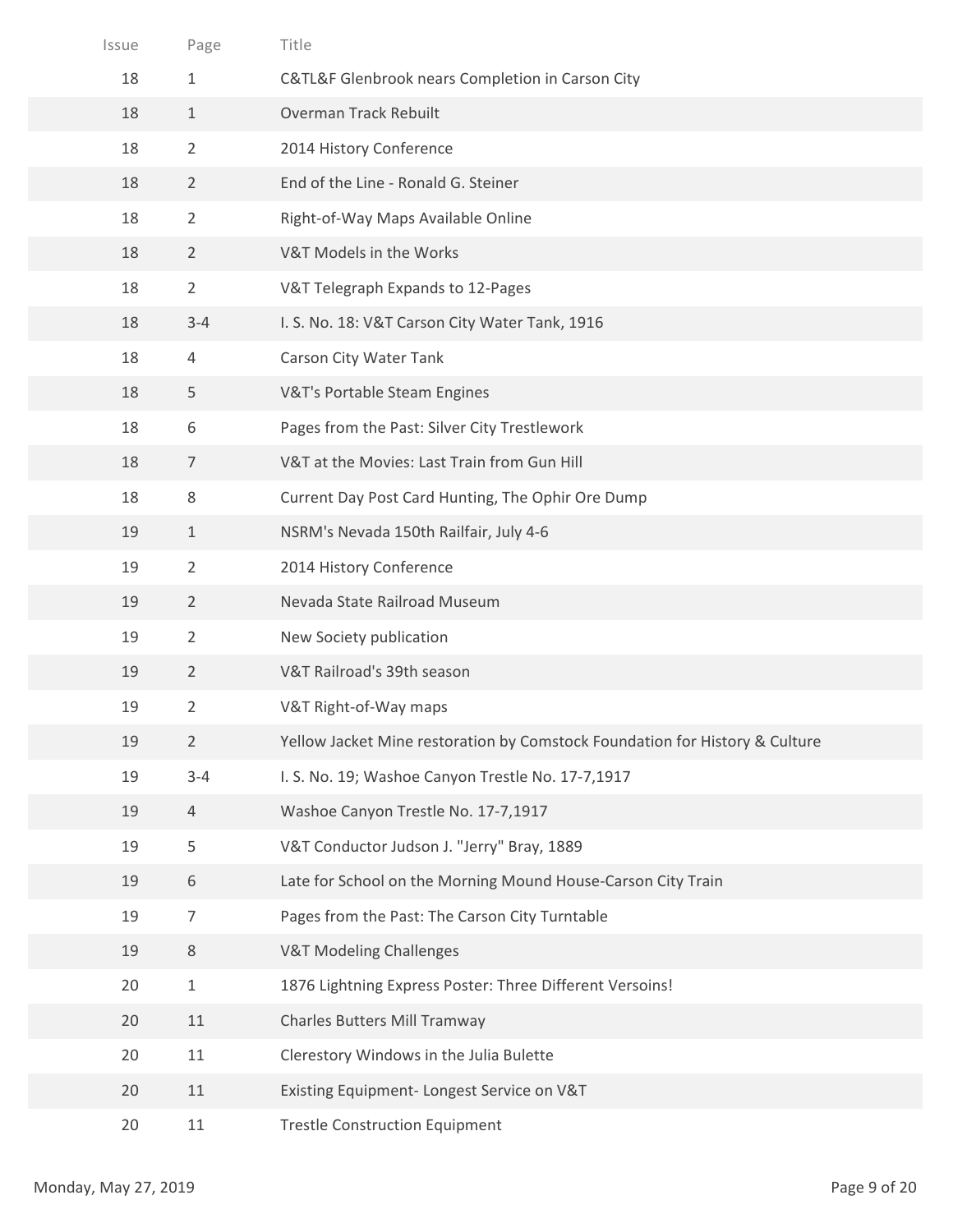| Issue | Page           | Title                                                           |
|-------|----------------|-----------------------------------------------------------------|
| 20    | 11             | V&T Locomotives with More than One Name                         |
| 20    | 12             | <b>Casting Resin Parts</b>                                      |
| 20    | $\overline{2}$ | 2014 History Conference                                         |
| 20    | $\overline{2}$ | Comstock Merger Mill to Bite the Dust                           |
| 20    | $\overline{2}$ | Nevada Commission for Reconstruction of the V&T                 |
| 20    | $\overline{2}$ | V&T Telegraph Expands to 12-Pages                               |
| 20    | 3              | Fifth Annual History Conference                                 |
| 20    | $\overline{4}$ | Snow Fighting on the V&T - the Winter of 1916 and 1917          |
| 20    | $5 - 7$        | I. S. No. 20: V&T Passenger-Smoker-Baggage No. 20               |
| 20    | $\overline{7}$ | Passenger-Smoker-Baggage No. 20                                 |
| 20    | $8 - 10$       | V&T General Purchasing & Supply Agents                          |
| 21    | $\mathbf{1}$   | V&T's Elusive Reno to Carson City Track Profile Circa 1875, The |
| 21    | 10             | Day They Changed All the Trains, The                            |
| 21    | 11             | <b>Buying the Territorial Enterprise</b>                        |
| 21    | 12             | <b>Employee Hospital Dues</b>                                   |
| 21    | 12             | McKeen Car moved to Douglas County                              |
| 21    | 12             | Minden Branch rails                                             |
| 21    | 12             | V&T Unscheduled train movements                                 |
| 21    | $\overline{2}$ | 2015 History Conference                                         |
| 21    | $\overline{2}$ | Annual Membership Renewals                                      |
| 21    | $\overline{2}$ | Comstock History Center's New Days                              |
| 21    | $\overline{2}$ | End of the Line - John R. Gibson                                |
| 21    | $\overline{2}$ | From the Editor                                                 |
| 21    | $\overline{2}$ | Gold Hill Depot Project                                         |
| 21    | $2^{\circ}$    | Restoration Continues on the Glenbrook                          |
| 21    | $3 - 5$        | I. S. No. 21: V&T Express & Mail No. 20/21                      |
| 21    | 5              | V&T Express & Mail No. 20/21                                    |
| 21    | $6 - 9$        | Mexican Mill, Carson River, Mile Post 34                        |
| 22    | 10             | Pages from the Past: 140 Years Ago in Virginia City             |
| 22    | 10             | Your Vehicle In Need of Repair? Take it to the V&T Shops!       |
| 22    | 11             | Up, Up, and Away: Elevating Locomotives                         |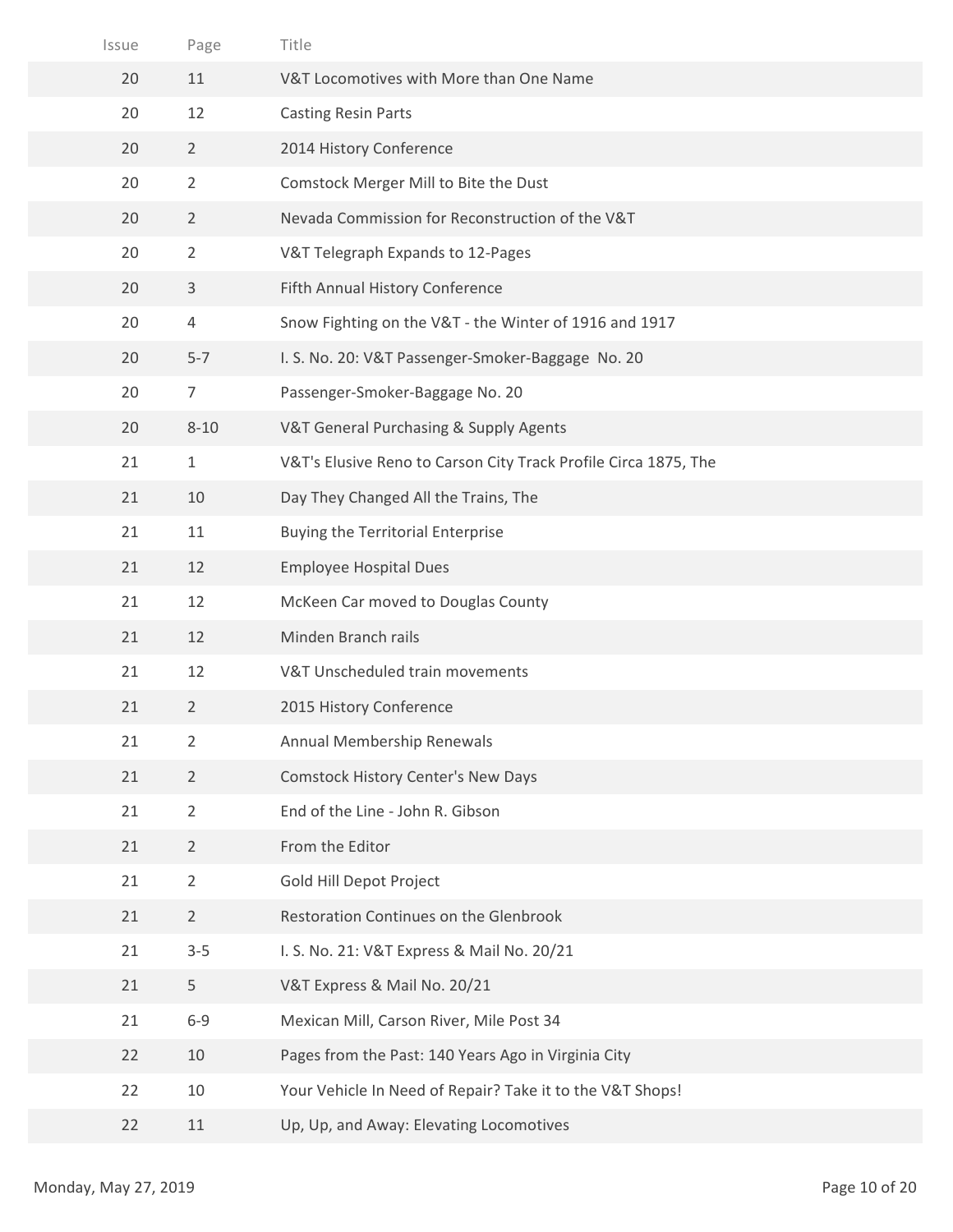| Issue | Page            | Title                                                         |
|-------|-----------------|---------------------------------------------------------------|
| 22    | 12              | V&T at the Movies: The Cheyenne Social Club                   |
| 22    | $1 - 2$         | 1875 C&TL&F Glenbrook Steams Back to Life, The                |
| 22    | $\overline{2}$  | 2015 History Conference                                       |
| 22    | $\overline{2}$  | <b>Comstock Event Centers</b>                                 |
| 22    | $\overline{2}$  | <b>Comstock Mill on American Flat</b>                         |
| 22    | $\overline{2}$  | Telegraph Copies to Other Institutions                        |
| 22    | $\overline{2}$  | V&T Derrick MW No. 50 Kits                                    |
| 22    | $\overline{2}$  | V&T Virginia City Freight Depot for Sale                      |
| 22    | $\overline{2}$  | V&TRR Begins its 40th Operating Season!                       |
| 22    | $3 - 4$         | I. S. No. 22: V&T Washoe Canyon Trestle No. 17-E, 1917        |
| 22    | $\overline{4}$  | V&T Washoe Canyon Trestle No. 17-E, 1917                      |
| 22    | $5 - 8$         | Morgan Mill, Carson River, Mile Post 34.7                     |
| 22    | 9               | <b>Aerial Tramways</b>                                        |
| 22    | $\mathsf 9$     | Empire vs. Empire City community name                         |
| 22    | 9               | <b>Freight Train Speeds</b>                                   |
| 22    | $\mathsf 9$     | Types of track joints in V&T track                            |
| 22    | $\mathsf 9$     | V&T Flat Car No. 54 Drawing                                   |
| 23    | $\mathbf{1}$    | V&T's 20-Year Mid-Day Layover at Minden: 1928-1950            |
| 23    | 10              | V&T Signs and Signage                                         |
| 23    | 11              | Modeling Gold Hill circa 1873-1877 in West Virginia           |
| 23    | 12              | Larry Jensen's Hollywood's Railroads Vol 1 Virginia & Truckee |
| 23    | 12              | V&T at the Movies: Hollywood's Railroad                       |
| 23    | $1 - 2$         | NSRM Restoring Flat Car Built by V&T                          |
| 23    | $\overline{2}$  | 2015 History Conference                                       |
| 23    | $\overline{2}$  | Nevada State Route 342                                        |
| 23    | $\overline{2}$  | V&T Flat Cars at Mare Island Shipyard                         |
| 23    | $\overline{2}$  | V&T Spur Tracks and Sidings                                   |
| 23    | $2\overline{ }$ | V&T's 40th year of operation                                  |
| 23    | $3 - 4$         | I. S. No. 23: V&T Third Series Flat Cars Nos. 1-8             |
| 23    | $\overline{4}$  | V&T Third Series Flat Cars Nos. 1-8                           |
| 23    | $5 - 8$         | Brunswick Mill, Carson River, Mile Post 35.9                  |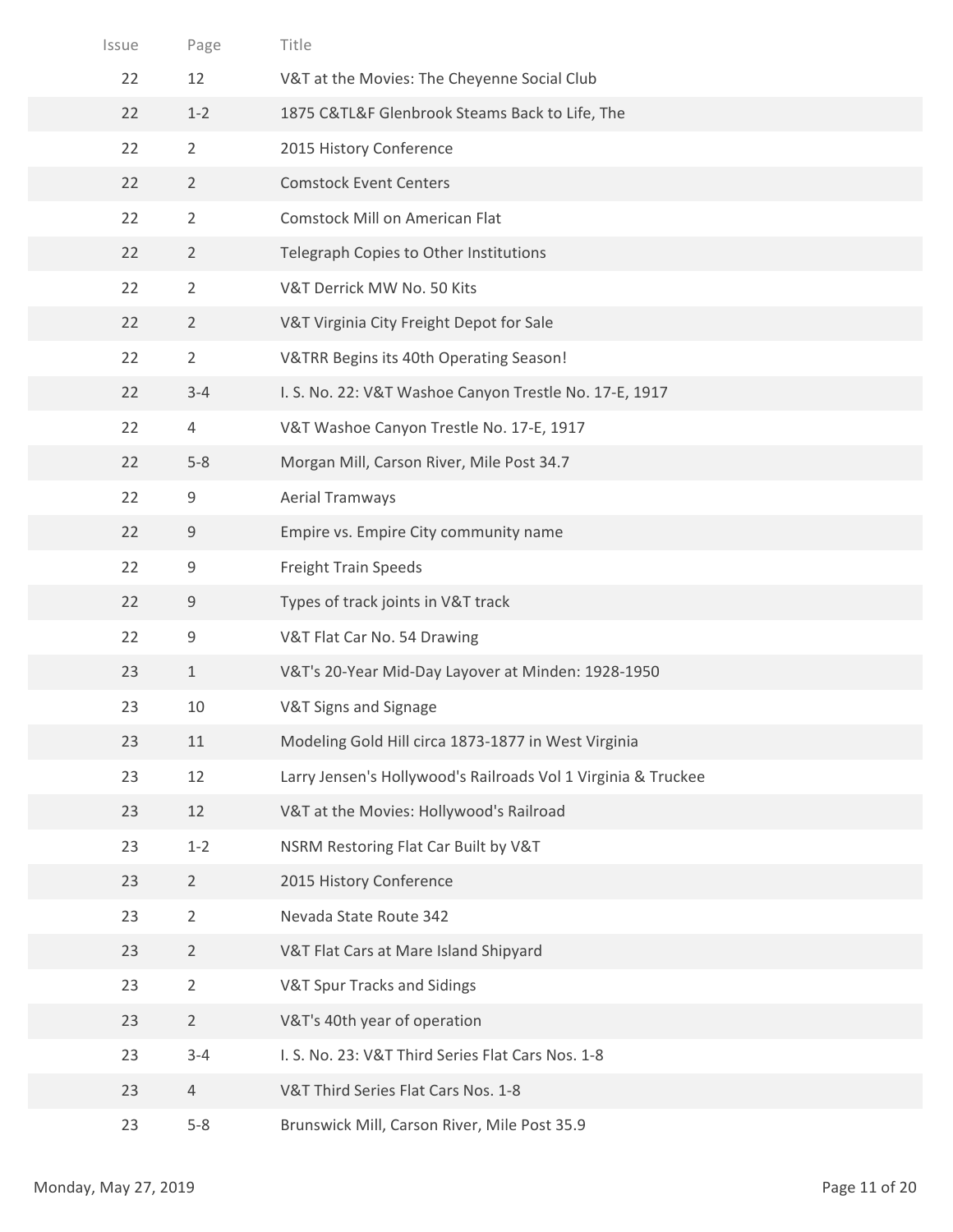| Issue | Page           | Title                                                          |
|-------|----------------|----------------------------------------------------------------|
| 23    | $\mathsf 9$    | Carson City Freight Depot                                      |
| 23    | 9              | Marker Lamp brackets                                           |
| 23    | 9              | Three-way switches on the V&T                                  |
| 24    | $\mathbf{1}$   | American Flat Mill Website                                     |
| 24    | $1\,$          | Train Time at the Carson Passenger Depot                       |
| 24    | $\mathbf{1}$   | Your Society Dues at Work                                      |
| 24    | 11             | V&T Gold Hill Hose House, 1917                                 |
| 24    | 12             | V&T MW No. 53: A Work in Progress at NSRM, Carson City         |
| 24    | $\overline{2}$ | Down on the Narrow Gauge                                       |
| 24    | $\overline{2}$ | End of the Line - Mrs. John R. (Margie) Gibson                 |
| 24    | $\overline{2}$ | V&T Dayton: From Workhorse to Hollywood Queen                  |
| 24    | $\overline{2}$ | <b>V&amp;T Historical Society News</b>                         |
| 24    | $\overline{2}$ | V&TRR Celebrates its 40th Year                                 |
| 24    | $\mathsf{3}$   | Sixth Annual History Conference Highlights                     |
| 24    | 4              | Automatic Bell ringer on Locomotive No. 4 Virginia             |
| 24    | $\overline{4}$ | V&T Motor Car No. 99 Bell Source                               |
| 24    | $\overline{4}$ | V&T Train Robbery February 20, 1894                            |
| 24    | $5-6$          | I. S. No. 24: V&T MW Water Car No. 2                           |
| 24    | $7 - 10$       | Merrimac Mill, Carson River, Mile Post 36.6                    |
| 25    | $\mathbf{1}$   | Gibson Collection of V&T Models Donated to NSRM in Carson City |
| 25    | 11             | Early Rail Lenghts on V&T                                      |
| 25    | 11             | Photos of Caboose-Coach No. 7 and 8                            |
| 25    | 11             | Stean Operated bell ringers on V&T                             |
| 25    | 11             | Tender Frame on Second No. 25                                  |
| 25    | 12             | <b>V&amp;T Photo Gallery</b>                                   |
| 25    | $\overline{2}$ | End of the Line - Dr Steve Cram                                |
| 25    | $\overline{2}$ | Gold Hill Depot Project                                        |
| 25    | $\overline{2}$ | In V&T Historical Society News                                 |
| 25    | $\overline{2}$ | <b>NSRM Director</b>                                           |
| 25    | $\overline{2}$ | V&T Carson City Enginehouse Site                               |
| 25    | $\overline{2}$ | V&TRR Begins 41st Operating Season                             |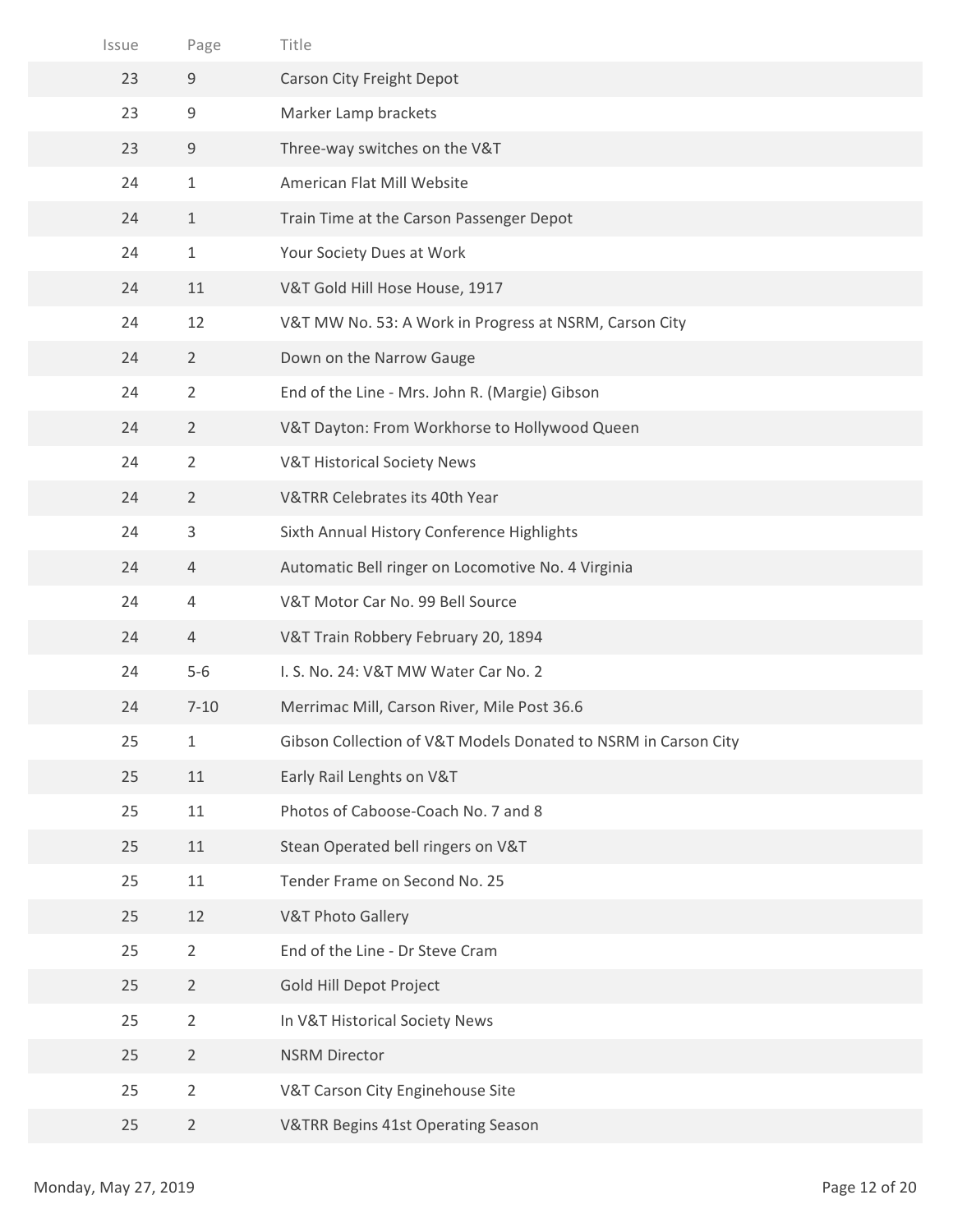| Issue | Page           | Title                                           |
|-------|----------------|-------------------------------------------------|
| 25    | $\overline{2}$ | End of the Line - Olof C. Malmquist             |
| 25    | $3 - 5$        | I. S. No. 25: V&T Carson City Paint Shop, 1917  |
| 25    | 5              | Carson City Paint Shop                          |
| 25    | 6              | Painting V&T Passenger Cars                     |
| 25    | $7 - 10$       | Vivian Mill, Carson River, Mile Post 38.0       |
| 26    | $\mathbf{1}$   | Old Friends Reunite                             |
| 26    | 1              | One More Right-of-Way Encroachment              |
| 26    | $\mathbf{1}$   | Progress Continues on Restortion                |
| 26    | 11             | <b>Master Car Painter's Records</b>             |
| 26    | 11             | Switch Targets of Switch Stands                 |
| 26    | 11             | V&T Virginia City Round House, What happened to |
| 26    | 12             | V&T Box Cars: There's One More Car!             |
| 26    | $\overline{2}$ | 2016 History Conference                         |
| 26    | $\overline{2}$ | An Appreciative 'Tip o' the Hat'                |
| 26    | $\overline{2}$ | <b>Annual Society Elections</b>                 |
| 26    | $\overline{2}$ | End of the Line - Karl R. Koening               |
| 26    | $\overline{2}$ | End of the Line - Russell Tanner                |
| 26    | $\overline{2}$ | Your Dues at Work                               |
| 26    | $3 - 4$        | I. S. No. 26: V&T Virginia City Car Shop, 1869  |
| 26    | 5              | Virginia City Car Shop, 1869                    |
| 26    | 6              | V&T Photo Gallery: Snapshots from Heather Clark |
| 26    | $7 - 10$       | Santiago Mill, Mile Post 38.4                   |
| 27    | 1 & 12         | Only One Chance to See Coach No. 19             |
| 27    | 11             | V&T Photo Gallery: John Debo Galloway           |
| 27    | 12             | My Interest In the V&T: How It All Got Started  |
| 27    | $2^{\circ}$    | 7th Annual Conference                           |
| 27    | $\overline{2}$ | <b>Annual Society Election</b>                  |
| 27    | $\overline{2}$ | Dan Thielen Returns to NSRM in Carson City      |
| 27    | $\overline{2}$ | In the News                                     |
| 27    | $\overline{2}$ | New in Print                                    |
| 27    | $\overline{2}$ | V&T Ahead of Its Time                           |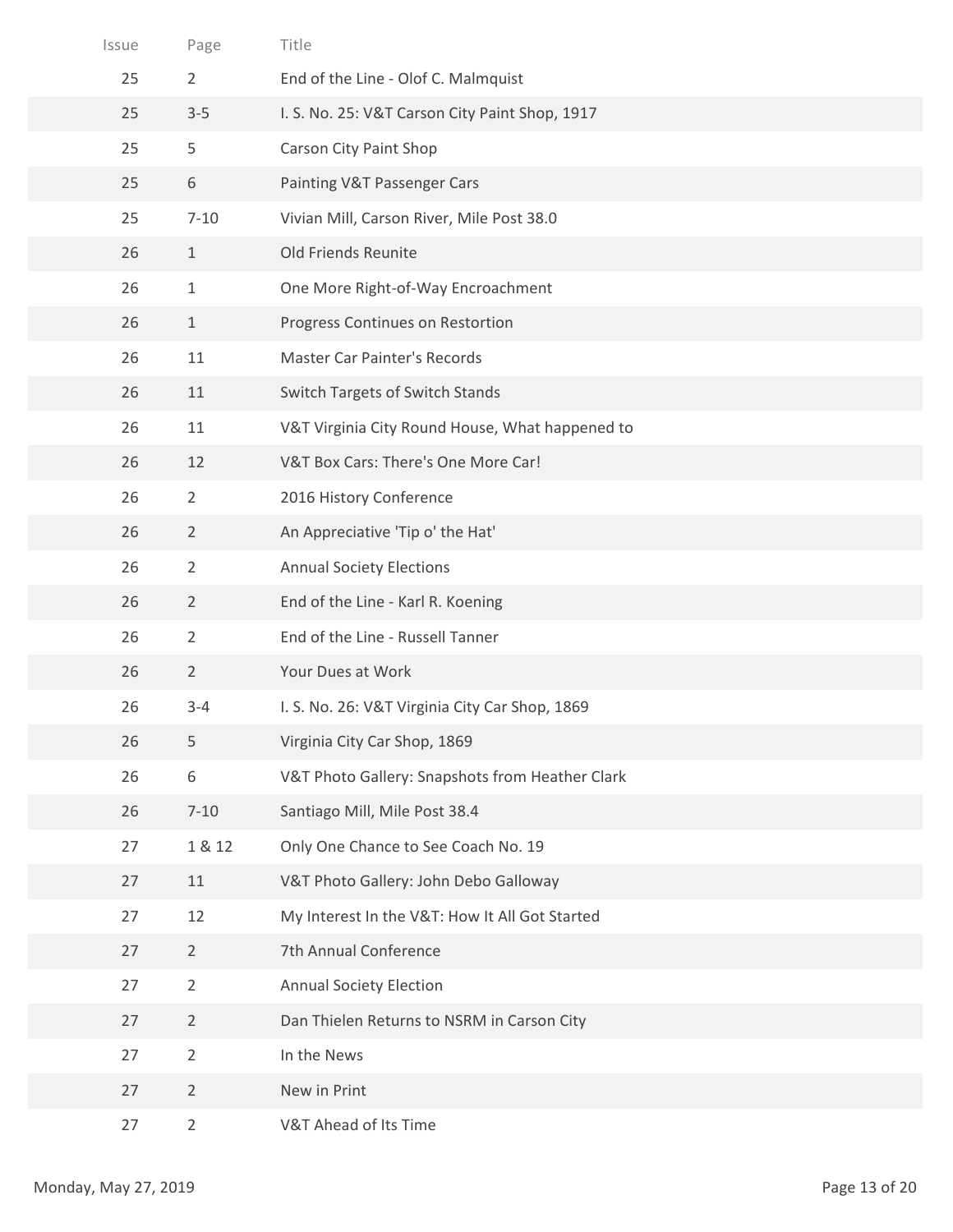| Issue | Page           | Title                                                  |
|-------|----------------|--------------------------------------------------------|
| 27    | $3 - 4$        | I. S. No. 27: V&T Virginia Car Shop, 1874              |
| 27    | 5              | V&T Virginia City Car Shop, 1874                       |
| 27    | 6              | "PRR" Letters on Stake pockets of V&T Flat Car No. 182 |
| 27    | 6              | Acetylene Locomotive Headlights                        |
| 27    | 6              | Earliest V&T Locomotive photograph                     |
| 27    | 6              | Purchase of Carson & Colorado Negotiations             |
| 27    | $7 - 8$        | V&T Annual Passes: A Free Ticket Over the Road         |
| 27    | $9 - 10$       | The Carson River Mills: What Have We Learned So Far?   |
| 28    | $\mathbf{1}$   | 100 Years Ago: The Incredible Winter of 1916           |
| 28    | $\mathbf 1$    | From the Archives of the NWP Hstorical Society         |
| 28    | 10             | V&T Passes: Part 2                                     |
| 28    | $11 - 14$      | Eureka Mill, Carson River, Mile Post 39.1              |
| 28    | 15             | Date Nails on the V&T                                  |
| 28    | 15             | How many different ore cars?                           |
| 28    | 15             | Mineral Brown Paint Samples                            |
| 28    | 15             | Poling Poles from the V&T                              |
| 28    | 15             | Vanishing Vistas V&T postcards                         |
| 28    | 15             | When did V&T follow SP Standards?                      |
| 28    | 16             | Fire Burns through Historic Franktown                  |
| 28    | $\overline{2}$ | Down on the Narrow Gauge                               |
| 28    | $\overline{2}$ | End of the Line - Ardelle Gray                         |
| 28    | $\overline{2}$ | Henry Yerington: Mines, Mills and Railroads            |
| 28    | $\overline{2}$ | Hopes Dashed for Extension into Carson City            |
| 28    | $\overline{2}$ | In Society News                                        |
| 28    | $2^{\circ}$    | Nevada State Museum's 75th Anniversary                 |
| 28    | $3 - 4$        | Kent Kristiansson's 2016 History Conference Highlights |
| 28    | 4              | Stabilization of V&T Coach No. 17                      |
| 28    | $5 - 7$        | I. S. No. 28: V&T Carson City Oil House, 1916          |
| 28    | 6              | Carson City Oil House                                  |
| 28    | $\overline{7}$ | No. 9 I. E. Jones - on NWP                             |
| 28    | $8 - 9$        | V&T Photo Gallery: Wyman Evans, 1916                   |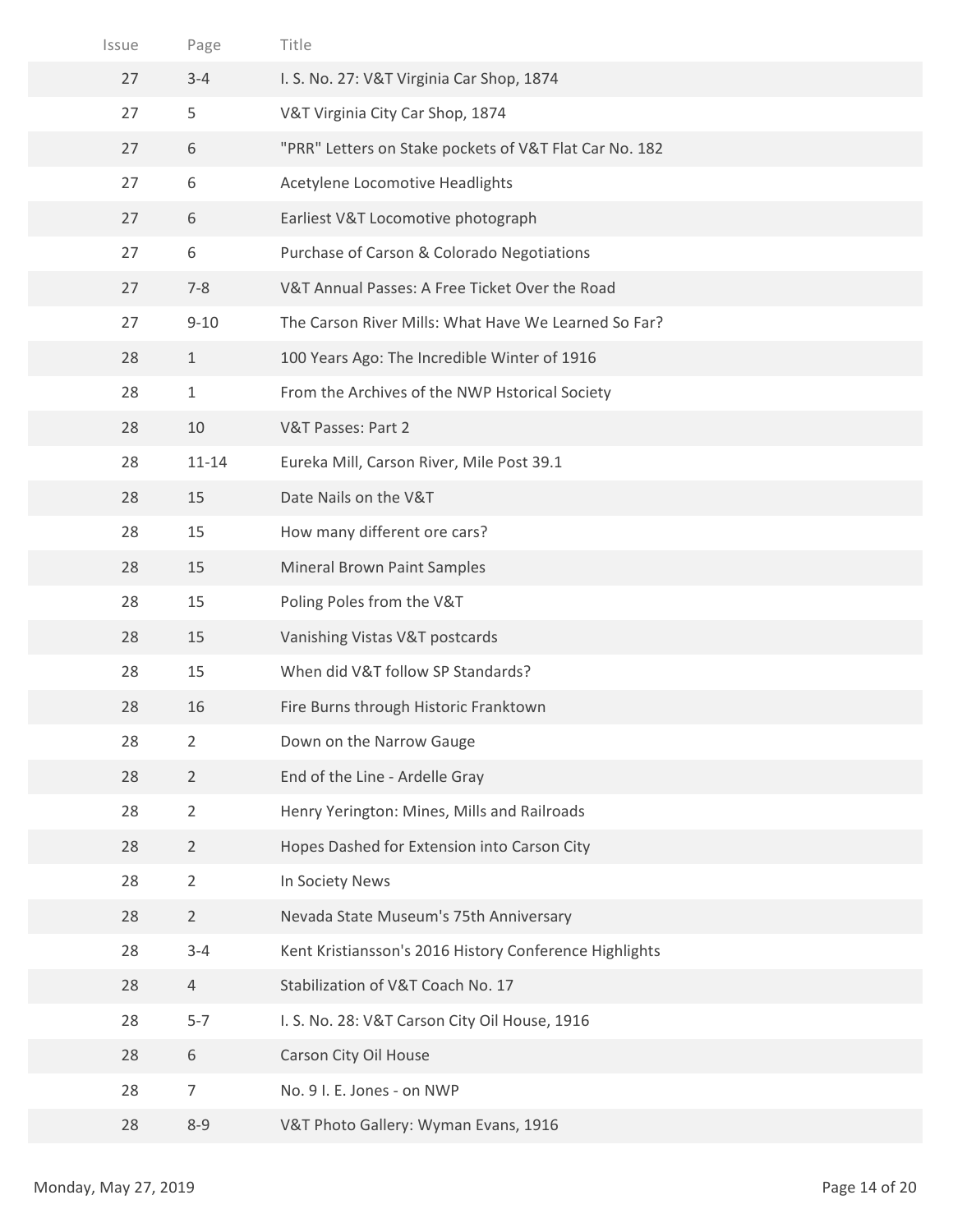| Issue | Page           | Title                                                            |
|-------|----------------|------------------------------------------------------------------|
| 29    | $\mathbf{1}$   | NSRM Continues Work on Stabilizing the V&T's Oldest Car          |
| 29    | $\mathbf{1}$   | V&TRR Acquires New Diesel Locomotive                             |
| 29    | 10             | Difference between old and new Car-Siding Material               |
| 29    | 10             | Knowing When V&T Cars Where Resided                              |
| 29    | 10             | V&T Spear coal stoves                                            |
| 29    | 10             | V&T Use of Mine Tailings                                         |
| 29    | 10             | Wire Nails, Introduction and V&T Use                             |
| 29    | $11 - 14$      | Eureka Mill, Carson River, Mile Post 39.1                        |
| 29    | 15             | 1936 Ford Truck, Presumably Ex-V&T  But Where Are They Now?      |
| 29    | 15             | Carson City Barn, Presumably Ex-V&T  But Where Are They Now?     |
| 29    | 15             | Stewart Depot, Presumably Ex-V&T  But Where Are They Now?        |
| 29    | 16             | Work In Progress at NSRM in Carson City                          |
| 29    | $\overline{2}$ | 2017 V&T Calendar                                                |
| 29    | $\overline{2}$ | 8th Annual V&T History Conference                                |
| 29    | $\overline{2}$ | Dayton Depot Grant                                               |
| 29    | $\overline{2}$ | H. M. Yerington: Mines, Mills and Railroads                      |
| 29    | $\overline{2}$ | On the Revived V&TRR                                             |
| 29    | $\overline{2}$ | <b>V&amp;TRR Historical Society Website</b>                      |
| 29    | $\overline{2}$ | Wettest Nevada Winter On Record                                  |
| 29    | $3 - 5$        | Buying the V&T Locomotives Wm. Sharon and W. C. Ralston          |
| 29    | $\,$ 6 $\,$    | Mound House Windmill, The                                        |
| 29    | $7 - 9$        | I. S. No, 29: V&T Carson City Tin Shop, 1916                     |
| 29    | $\mathsf 9$    | Carson City Tin Shop                                             |
| 30    | $\mathbf{1}$   | Fifty-five Years Ago, Hollywood's V&T Equipment Was Still in Use |
| 30    | 11             | V&T Photo Gallery: David J. Welch                                |
| 30    | 12             | End of the Line: Arthur L. Lloyd                                 |
| 30    | 12             | End of the Line: Douglas C. Richter                              |
| 30    | 12             | End of the Line: Phillips C. Kauke                               |
| 30    | 12             | Water Both Cleaned and Cooled                                    |
| 30    | $\overline{2}$ | News of the Society                                              |
| 30    | $\overline{2}$ | Overheard on the Wires                                           |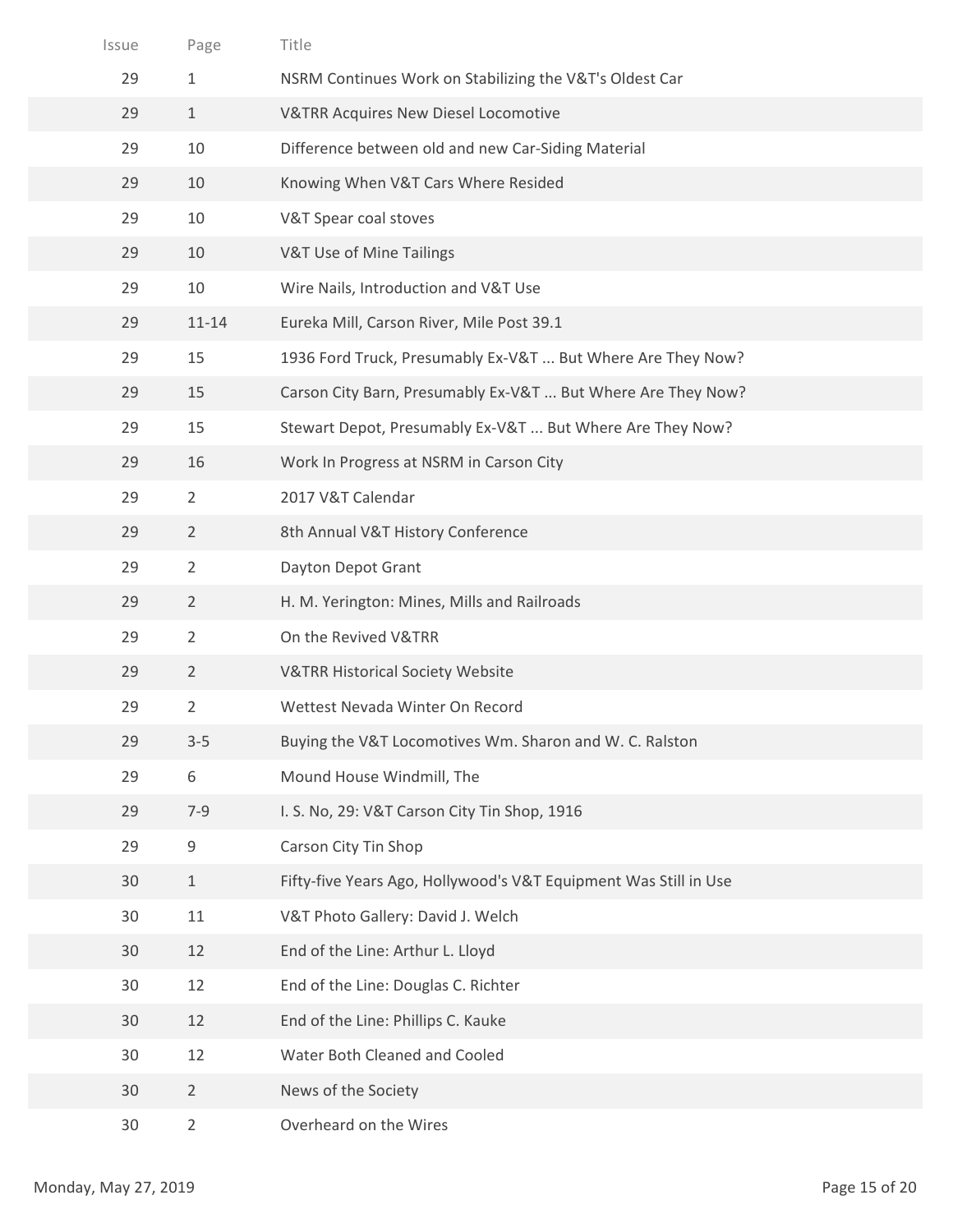| Issue | Page           | Title                                                           |
|-------|----------------|-----------------------------------------------------------------|
| 30    | 3              | I. S. No 30: V&T Carson City Iron Breaker Tower                 |
| 30    | $\overline{4}$ | Iron Breaker Tower                                              |
| 30    | $5-6$          | Car Handling on the V&T - 1873                                  |
| 30    | $7 - 10$       | Union Consolidated Mine, Virginia City                          |
| 31    | $\mathbf{1}$   | Sandstone "Repurposed" from V&T Carson City Enginehouse         |
| 31    | $\mathbf 1$    | <b>V&amp;T Commission</b>                                       |
| 31    | $\overline{2}$ | 8th Annual V&T History Conference                               |
| 31    | $\overline{2}$ | <b>Annual Society Elections</b>                                 |
| 31    | $\overline{2}$ | Crown Point at the Crown Point                                  |
| 31    | $\overline{2}$ | End of the Line - Douglas B. Morgan                             |
| 31    | $\overline{2}$ | Joint Conference V&THS & SP NGHS                                |
| 31    | $\overline{2}$ | News of the V&TRR                                               |
| 31    | $\overline{2}$ | V&T General Superintendent Henry M. Yerington: A Family Album   |
| 31    | $3 - 5$        | I. S. No 31: V&T Caboose-Coach No. 7                            |
| 31    | 5              | Caboose - Coach No. 7                                           |
| 31    | 6              | Beebe & Clegg V&T Book Editions                                 |
| 31    | 6              | Heating Carson City Enginehouse                                 |
| 31    | 6              | Two Different Mexican Mills Arial Tramways                      |
| 31    | $\overline{7}$ | Scales at Scales: A Minor V&T Mystery, The                      |
| 31    | $7 - 8$        | Scales at Scales: A Minor V&T Mystery, The                      |
| 31    | $9 - 12$       | Fight of the Century: the 1897 Corbett-Fitzsimmons Fight        |
| 32    | $\mathbf{1}$   | Story County Buys Piper'sWeighs Eminent Domain on Freight Depot |
| 32    | 12             | <b>V&amp;T Photo Gallery</b>                                    |
| 32    | $13 - 14$      | Historic Piper's Opera House                                    |
| 32    | 15             | U.S. Post Offices Located Along the V&T                         |
| 32    | 15             | Wells Fargo & Company Express Offices Along the V&T             |
| 32    | 16             | V&T Deltiology: Collecting and Studying V&T Postcards           |
| 32    | $\overline{2}$ | Annual Membeship Renewals                                       |
| 32    | $\overline{2}$ | End of the Line - John J. Muzio Jr.                             |
| 32    | $\overline{2}$ | Fall 2017 Membership Directory                                  |
| 32    | $\overline{2}$ | New in Print, 2017 Calendar                                     |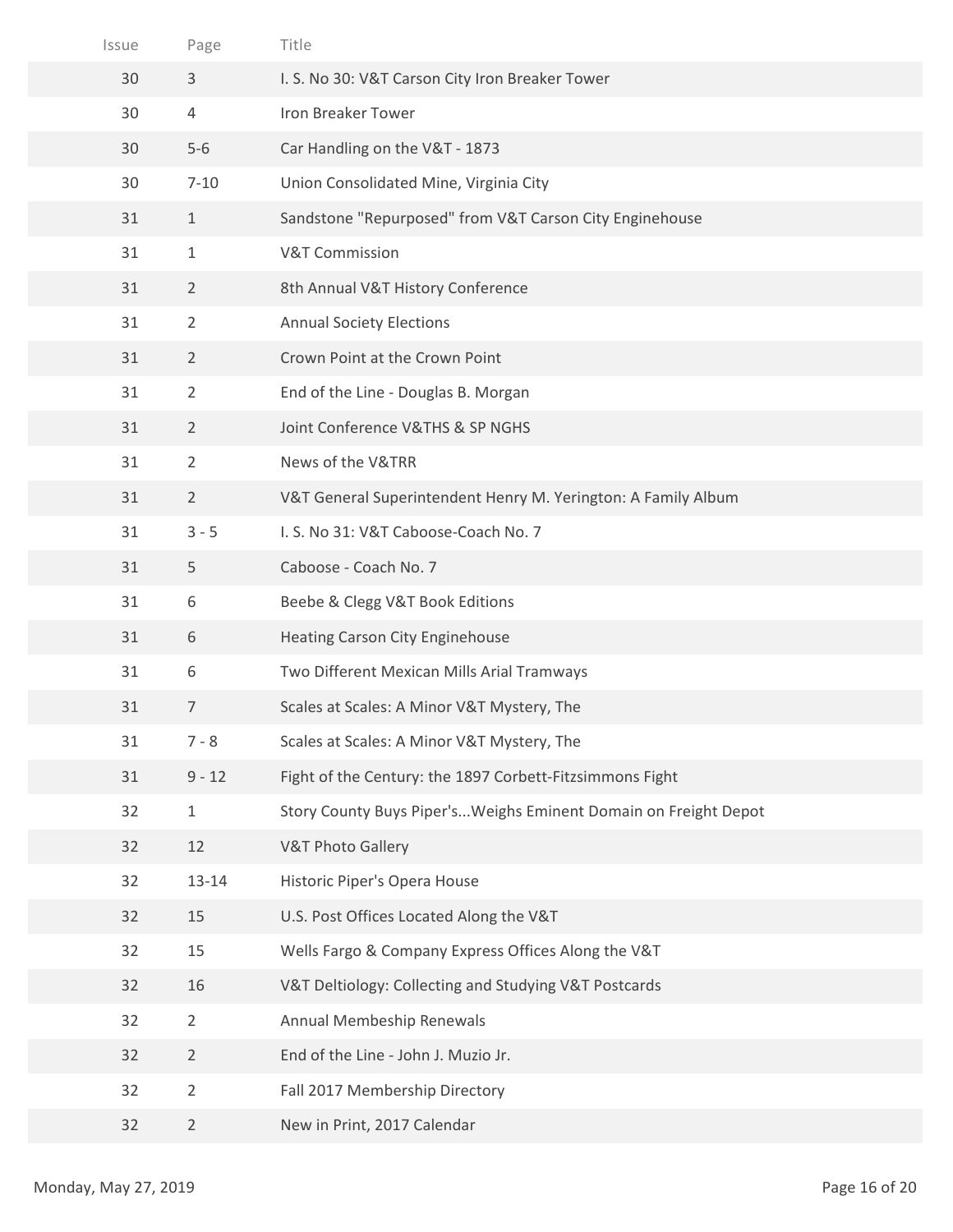| Issue | Page           | Title                                                          |
|-------|----------------|----------------------------------------------------------------|
| 32    | $\overline{2}$ | News of the Society                                            |
| 32    | $\overline{2}$ | Revived V&TRR, The                                             |
| 32    | $\overline{2}$ | <b>Sustaining Members</b>                                      |
| 32    | $\overline{2}$ | <b>With Thanks</b>                                             |
| 32    | $3 - 4$        | 2017 History Conference                                        |
| 32    | $3 - 4$        | Sold Out 8th Annual V&T History Conference!                    |
| 32    | $5 - 7$        | I. S. No 32: V&T MW Cook & Dining Car No. 8                    |
| 32    | $\overline{7}$ | V&T MW Cook & Dining Car No. 8                                 |
| 32    | 8              | Pages from the Past, from the Virginia Evening Chronicle       |
| 32    | $9 - 11$       | W. R. Chamberlain's Reno Depot Hotels Part 1: 1868-1879        |
| 33    | $\mathbf{1}$   | Virginia & Truckee Railroad: 150 Years Old and Still Steaming! |
| 33    | 10             | Women of the V&T, The                                          |
| 33    | $11 - 13$      | Virginia-Truckee Transit Company: Buses to the Rescue          |
| 33    | 14             | More About Car Handling on the V&T                             |
| 33    | 15             | Lifetime Passes                                                |
| 33    | 15             | Oil Cloth Ceilings                                             |
| 33    | 16             | Gold Hill Taking Shape in West Virginia                        |
| 33    | $\overline{2}$ | Carson City Enginehouse & Shops                                |
| 33    | $\overline{2}$ | Dayton Depot Reappears                                         |
| 33    | $\overline{2}$ | End of the Line: Diana Kathleen Draper (Mrs. Clark Nary)       |
| 33    | $\overline{2}$ | End of the Line: Janes Bradford Vail III                       |
| 33    | $2^{\circ}$    | New V&T Calendar                                               |
| 33    | $\overline{2}$ | News of the Society                                            |
| 33    | $2^{\circ}$    | V&TRR: Queen of the Short Lines                                |
| 33    | $3 - 6$        | I. S. No 33: V&T Combination No. 16                            |
| 33    | 6              | V&T Combination No. 16                                         |
| 33    | $7 - 9$        | W. R. Chamberlain's Reno Depot Hotels                          |
| 34    | 1 & 12         | V&T Locomotives Dayton and No. 27 Change Places                |
| 34    | $10 - 11$      | Roy Graves Visits the Comstock                                 |
| 34    | $\overline{2}$ | 2018 History Conference                                        |
| 34    | $\overline{2}$ | American Flat Documentary Released                             |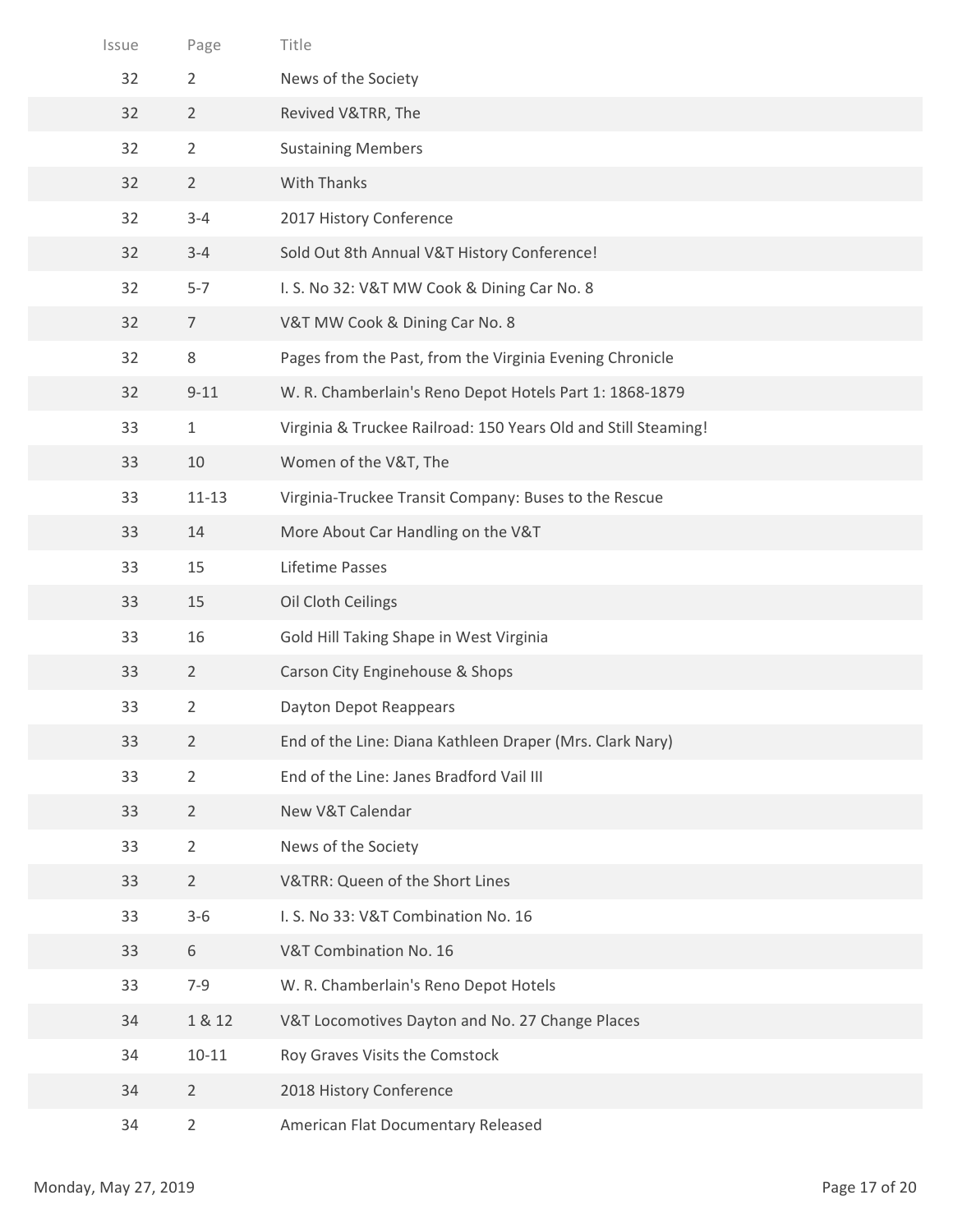| Issue | Page           | Title                                                                                          |
|-------|----------------|------------------------------------------------------------------------------------------------|
| 34    | $\overline{2}$ | End of the Line: Burton Y. Anderson                                                            |
| 34    | $\overline{2}$ | End of the Line: John R. Snell                                                                 |
| 34    | $\overline{2}$ | End of the Line: Klaus A. Brandt                                                               |
| 34    | $\overline{2}$ | End of the Line: Marguerite Coony "Margie" Datin                                               |
| 34    | $\overline{2}$ | Hollywood's Railroads, Volume Two: Sierra Railroad                                             |
| 34    | $\overline{2}$ | Short Line Enterprise Story Volume 1:1966-1976, The                                            |
| 34    | $3 - 6$        | I. S. No 34: V&T Combination No. 15                                                            |
| 34    | 6              | V&T Combination No. 15                                                                         |
| 34    | $7 - 8$        | V&T and Western Union Telegraph, The                                                           |
| 34    | $\mathsf 9$    | Sierra Nevada Wood & Lumber Locomotives                                                        |
| 35    | $\mathbf{1}$   | Fanily Portrait at the Nevada State Railroad Museum                                            |
| 35    | $\mathbf{1}$   | V&T J. W. Bowker Stamp                                                                         |
| 35    | 10             | Frank L. Currier V&T Presentation Lantern                                                      |
| 35    | 11             | Cerro Gordo in the News                                                                        |
| 35    | 12             | Carson City Engine House Lighting                                                              |
| 35    | 12             | Scraping the V&T in 1950                                                                       |
| 35    | 12             | V&T Song/Music                                                                                 |
| 35    | $13 - 16$      | Depots of Mound House, The                                                                     |
| 35    | 16             | New NSRM Exhibit of the Gibson-Richardson V&T Models                                           |
| 35    | $\overline{2}$ | 2018 History Conference                                                                        |
| 35    | $\overline{2}$ | Beebe and Clegg: Their Enduring Photographic Legacy                                            |
| 35    | $\overline{2}$ | Bonanza King: John Mackay and the Battle Over the Greatest Riches in the American West,<br>The |
| 35    | $\overline{2}$ | New Member Gordon Crowell Writes                                                               |
| 35    | $\overline{2}$ | Short Line Enterprises Story Volume 2: 1977-1988, The                                          |
| 35    | $3 - 4$        | I. S. No. 35: V&T Stewart Passenger Shelter, M. P. 3.9                                         |
| 35    | 4              | Stewart Passenger Shelter                                                                      |
| 35    | $5-6$          | Lawyers And Legal Issues for the V&T: Significant Legal Issues from the Comstock Era           |
| 35    | 6              | Changing the Guard: Railroad to Railway                                                        |
| 35    | $7 - 8$        | Picnics: The Pause that Refreashes                                                             |
| 35    | $9 - 10$       | V&T Photo Gallery: Arthur Rothstein                                                            |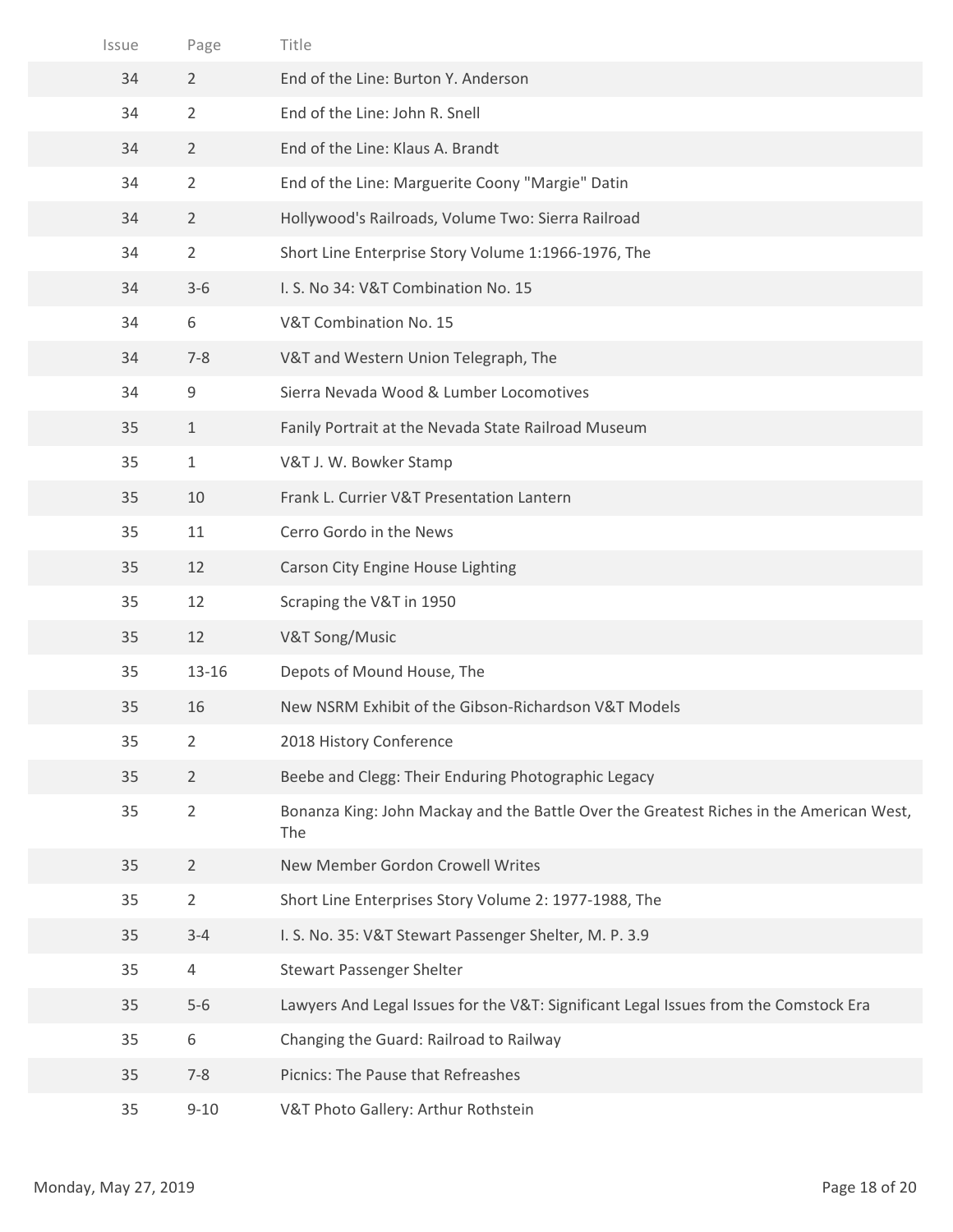| Issue | Page           | Title                                                                      |
|-------|----------------|----------------------------------------------------------------------------|
| 36    | $1, 3-4$       | 9th Annual V&T History Conference                                          |
| 36    | $11 - 12$      | Gold Hill's Central School, 1875-1940                                      |
| 36    | $13 - 14$      | Alexander M. Ardery: 50 Year V&T Vetetan                                   |
| 36    | 15             | Boiler Insulation change on V&T                                            |
| 36    | 15             | Carson City Opera House?                                                   |
| 36    | 15             | Mound House Depot                                                          |
| 36    | 15             | Mound House roof suports                                                   |
| 36    | 16             | Annual Membership Renewals                                                 |
| 36    | 16             | Robert C. Gray: Longest Continuous Reader of Trains Magazine?              |
| 36    | $\overline{2}$ | End of the Line: Howland Foster                                            |
| 36    | $\overline{2}$ | V&T Coach No. 17: From Promontory to Carson City, 150 Years                |
| 36    | $\overline{2}$ | V&T History Conference                                                     |
| 36    | $\overline{2}$ | <b>V&amp;T Rails to Trails</b>                                             |
| 36    | $\overline{2}$ | <b>V&amp;TRR Candy Candy and Polar Express Trains</b>                      |
| 36    | $5-6$          | Lawyers And Legal Issues for the V&T: The Importance of the Law to the V&T |
| 36    | $7 - 10$       | I. S. No. 36: V&T Mound House Freight Depot                                |
| 36    | $8 - 9$        | Mound House Freight Depot                                                  |
| 37    | 1,16           | Casting Call: Recreating Promontory? Call the V&T!                         |
| 37    | 12             | Fredrick House, Virginia City                                              |
| 37    | 13             | Celebrating Reno's 150th                                                   |
| 37    | $14 - 15$      | V&T RPO Clerk William "Alex" Wilson                                        |
| 37    | 15             | Pages from the Past                                                        |
| 37    | $\overline{2}$ | End of the Line: Phillip Irving Earl                                       |
| 37    | $\overline{2}$ | Forthcoming Talk                                                           |
| 37    | $\overline{2}$ | News of the Society                                                        |
| 37    | $\overline{2}$ | V&T 2019 Calendar                                                          |
| 37    | $\overline{2}$ | <b>V&amp;T Daily Trains</b>                                                |
| 37    | $\overline{2}$ | V&T Engine Transfer Car                                                    |
| 37    | $3 - 5$        | I. S. No. 37: ICC Valuation Survey                                         |
| 37    | 5              | V&T Photo Gallery ICC Valuation survey                                     |
| 37    | 6              | <b>V&amp;T Station Art</b>                                                 |